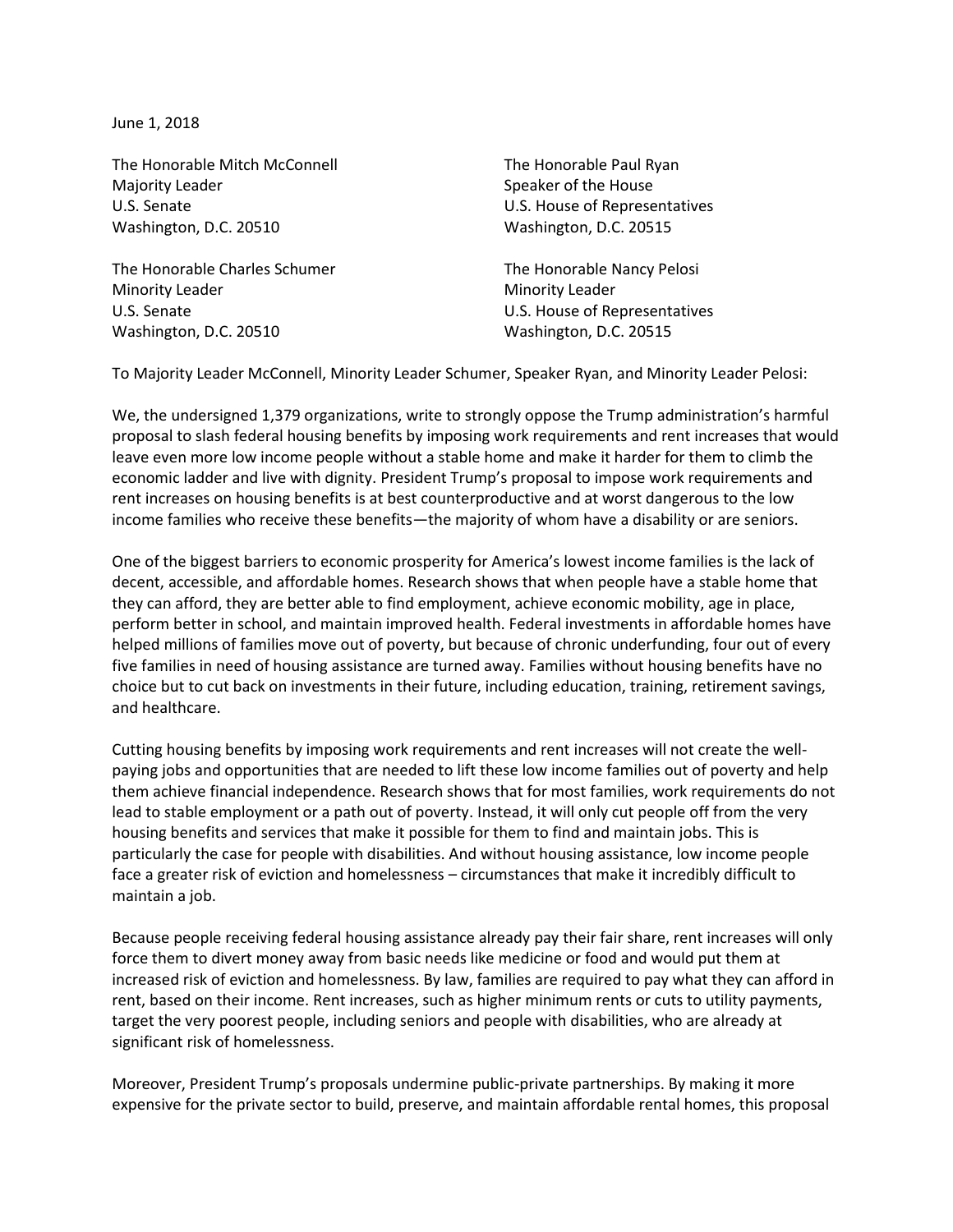would discourage the private sector from playing its critical role in addressing the severe shortage of affordable rental homes that impacts every state and congressional district. Imposing work requirements and rent increases creates new administrative costs for housing providers, without providing significant benefits to residents or the public. Housing providers will be forced to divert resources away from property maintenance and the employment-related resident services they already provide to pay for additional staff and regulatory compliance.

We strongly urge Congress to reject the Trump administration's harmful proposal to slash housing benefits by imposing work requirements and rent increases. Instead, Congress should enact proven solutions to help struggling families earn more and get ahead. This starts with expanding—not slashing—investments in affordable homes, job training, education, childcare, and other policies to help families thrive.

Sincerely,

## **National Organizations (74)**

3e Restoration, Inc. Accessible Space, Inc. American Civil Liberties Union B'nai B'rith International Bread for the World Center for Community Change Center for Public Representation Collaborative Solutions, Inc. Community Solutions Consortium for Citizens With Disabilities Housing Task Force Consumer Credit and Budget Counseling, Inc d/b/a National Foundation for Debt Management Corporation for Supportive Housing Council for Affordable and Rural Housing Credit.org Elderly Housing Development and Operations Corporation Elevate Energy Enterprise Community Partners Evangelical Lutheran Church in America FAHE Healthy Teen Network HEAR US, Inc. Holy Spirit Missionary Sisters in the USA Homes for America IFF International Rescue Committee Islamic Society of North America Legal Action Center Local Initiatives Support Corporation (LISC) Low Income Investment Fund Mercy Housing Monroe Group Nan McKay and Associates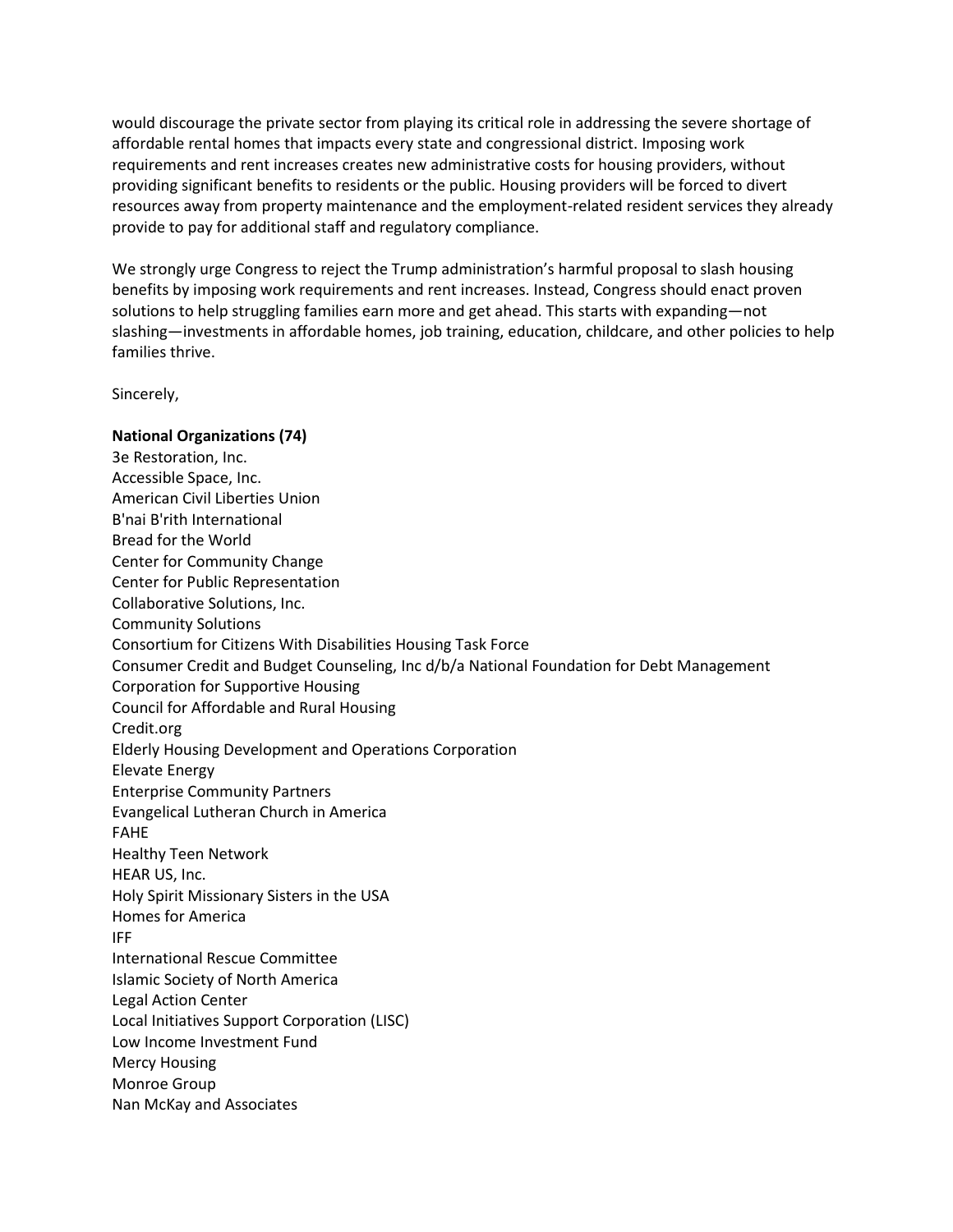National Affordable Housing Management Association

National Affordable Housing Trust

- National AIDS Housing Coalition
- National Alliance on Mental Illness
- National American Indian Housing Council
- National Association for Latino Community Asset Builders
- National Association of Local Housing Finance Agencies
- National Coalition for Asian Pacific American Community Development (CAPACD)
- National Coalition for the Homeless
- National Community Development Association
- National Employment Law Project
- National Fair Housing Alliance
- National Health Care for the Homeless Council
- National Housing Institute
- National Housing Resident Association
- National Housing Trust
- National Law Center on Homelessness & Poverty
- National Low Income Housing Coalition
- National NeighborWorks Association
- National Organization of African Americans in Housing
- National Shattering Silence Coalition
- National Urban League
- Network for Developing Conscious Communities
- NETWORK Lobby for Catholic Social Justice
- Poligon Education Fund
- Poor People's Economic Human Rights Campaign
- Poverty & Race Research Action Council
- Prosperity Now
- Provincial Council Clerics of Saint Viator (Viatorians)
- Retirement Housing Foundation
- Rural Community Assistance Corporation
- Sargent Shriver National Center on Poverty Law
- Seasoned Partners
- Stewards of Affordable Housing for the Future
- The American Institute of Architects
- The Arc of the United States
- The Community Builders
- Unicorn Children's Foundation
- United Church Homes
- Urban Strategies
- Volunteers of America
- YWCA USA

## **State Organizations (1,305)**

| <b>Cook Inlet Housing Authority</b>     | АΚ |
|-----------------------------------------|----|
| <b>Family Promise Mat-Su</b>            | АK |
| <b>Hydaburg Cooperative Association</b> | AК |
| Interior Regional Housing Authority     | AK |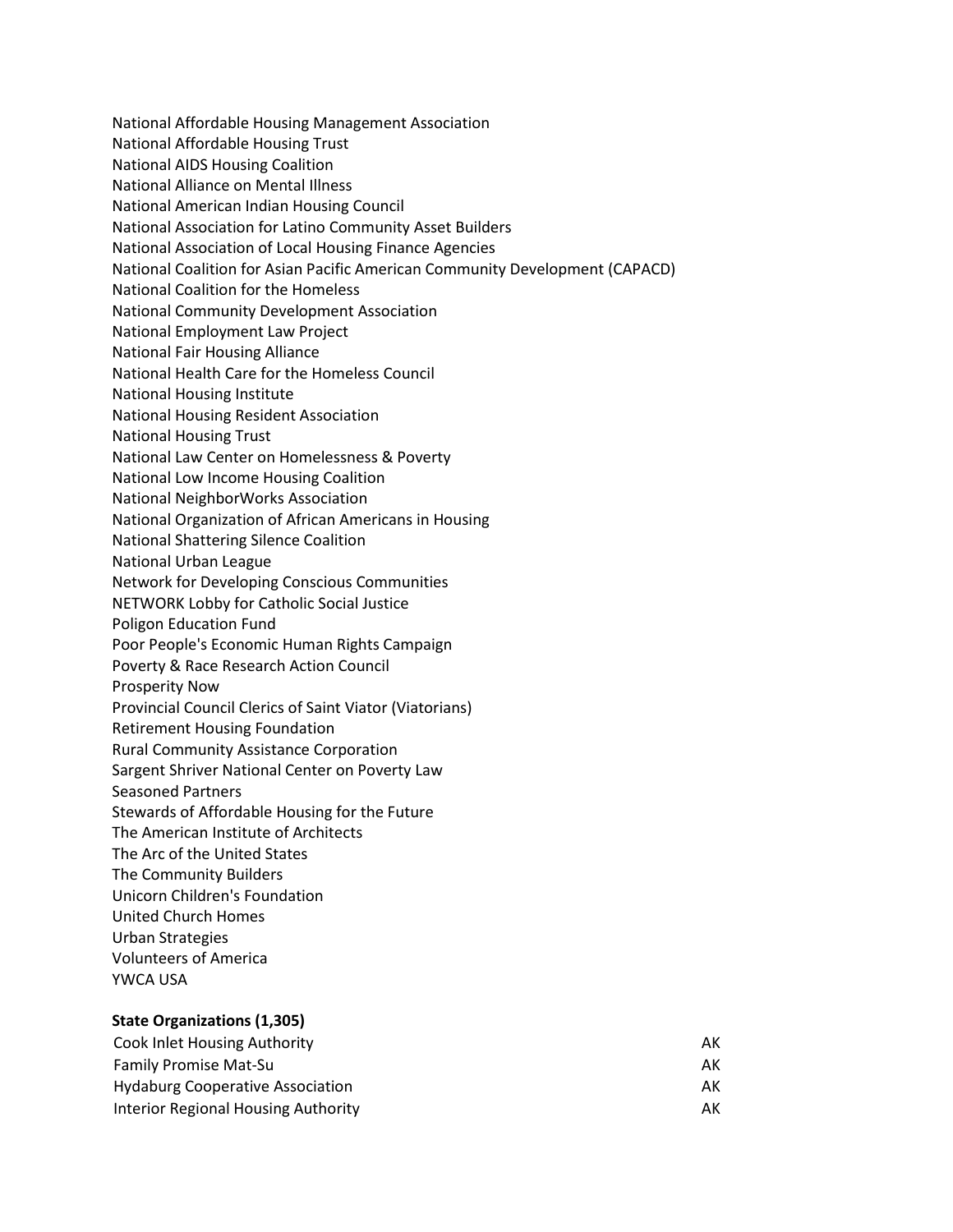| NeighborWorks Alaska                                      | AK        |
|-----------------------------------------------------------|-----------|
| <b>Sitka Community Land Trust</b>                         | AK        |
| AIDS Alabama                                              | AL        |
| Alabama Arise                                             | AL        |
| Alabama Association of Community Development Corporations | AL        |
| Alabama Rural Ministry                                    | AL        |
| Alabama State Nurses Association                          | AL        |
| Low Income Housing Coalition of Alabama                   | AL        |
| Mobile Area Interfaith Conference                         | AL        |
| Mobile Association of Real Estate Brokers                 | AL        |
| The Right Place                                           | <b>AL</b> |
| <b>YWCA Central Alabama</b>                               | AL        |
| <b>Arkansas RAPPS</b>                                     | AR        |
| Delta Community Development and Law Center, Inc.          | AR        |
| Housing Authority of Star City                            | AR        |
| Northwest Regional Housing Authority                      | AR        |
| <b>Remax Real Estate Results</b>                          | AR        |
| Ability360                                                | AZ        |
| <b>Arizona Housing Coalition</b>                          | AZ        |
| Arizona Housing, Inc.                                     | AZ        |
| <b>Behold Charities</b>                                   | AZ        |
| <b>Black River Area Development Corporation</b>           | AZ        |
| <b>Cenpatico Integrated Care</b>                          | <b>AZ</b> |
| CODAC Health, Recovery and Wellness                       | AZ        |
| Comite de Bien Estar, Inc.                                | AZ        |
| Compass Affordable Housing, Inc.                          | AZ        |
| <b>Connections Southern Arizona</b>                       | AZ        |
| Elfrida Citizens Alliance                                 | <b>AZ</b> |
| <b>Family Housing Resources</b>                           | AZ        |
| Gold Star Wives of America, Arizona                       | AZ        |
| Habitat for Humanity of Tucson                            | AZ        |
| <b>MARC Community Resources</b>                           | AZ        |
| National Alliance on Mental Illness, Southern Arizona     | AZ        |
| Newtown Community Development Corporation                 | AZ        |
| Northern Arizona Council of Governments                   | AZ        |
| <b>Old Pueblo Community Services</b>                      | AZ        |
| <b>Our Family Services</b>                                | AZ        |
| Pima County Community Land Trust                          | AZ        |
| Primavera Foundation                                      | AZ        |
| Save the Family                                           | AZ        |
| Sister Jose Women's Center                                | AZ        |
| Society of St Vincent de Paul, Arizona                    | AZ        |
| Southwest Behavioral Health                               | AZ        |
| Southwest Fair Housing Council                            | AZ        |
| St. Clare of Assisi Solo Group                            | AZ        |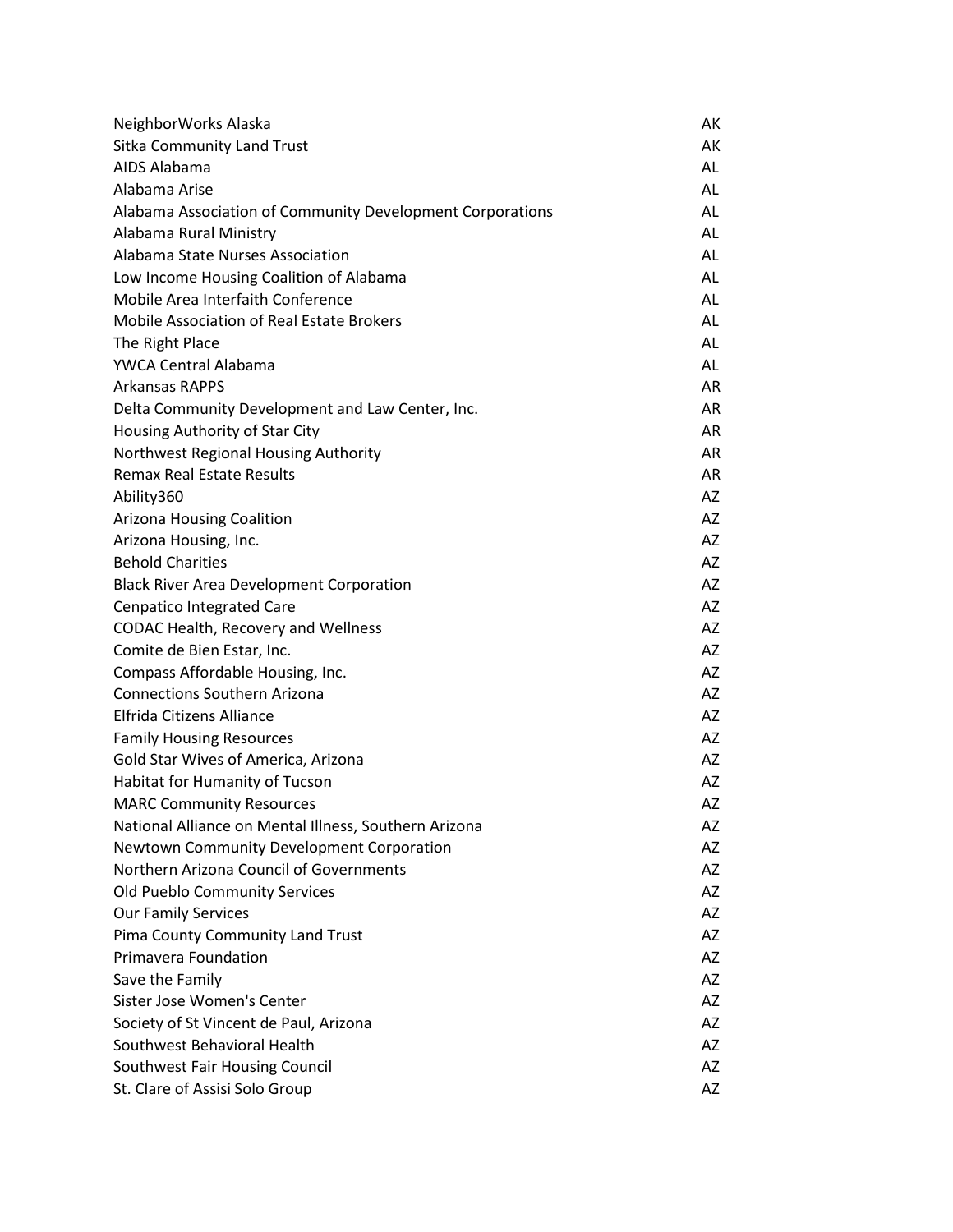| The Sprout Foundation                                    | AZ |
|----------------------------------------------------------|----|
| <b>Tucson City Council</b>                               | AZ |
| <b>Tucson Urban League</b>                               | AZ |
| West Valley Neighborhoods Coalition                      | AZ |
| 180/2020                                                 | CA |
| A Community of Friends                                   | CA |
| <b>AFSCME Local 1684</b>                                 | CA |
| Allied Argenta, LLC                                      | CA |
| <b>Anvil Panow Creations</b>                             | CA |
| <b>Association of Regional Center Agencies</b>           | CA |
| <b>Bay Area Apartment Association</b>                    | CA |
| <b>Behavioral Health Board</b>                           | CA |
| <b>Berkeley Gray Panthers</b>                            | CA |
| <b>Bixby Knolls Towers</b>                               | CA |
| <b>California Coalition for Rural Housing</b>            | CA |
| California In-Home Supportive Services Consumer Alliance | CA |
| California YIMBY                                         | CA |
| Central Coast Center for Independent Living              | CA |
| City and County of San Francisco                         | CA |
| City of Carlsbad, Housing & Neighborhood Services        | CA |
| City of Salinas                                          | CA |
| City of San José                                         | CA |
| City of Vacaville                                        | CA |
| Coachella Valley Housing Coalition                       | CA |
| Communities Actively Living Independent & Free           | CA |
| <b>Community Against Sexual Harm</b>                     | CA |
| <b>Community Housing Improvement Program</b>             | CA |
| County of Los Angeles, In Home Supportive Services       | CA |
| County of Ventura, Human Services Agency                 | CA |
| <b>Cypress Healthcare</b>                                | CA |
| <b>DeRose Garden Tenants Association</b>                 | CA |
| <b>Disabled Rights Union</b>                             | CА |
| Downtown Women's Center                                  | CA |
| <b>EAH Housing</b>                                       | CA |
| <b>Epiphany Marina</b>                                   | CA |
| <b>Esperanza Community Housing Corporation</b>           | CA |
| Fair Housing Council of Orange County                    | CA |
| Fair Housing Council of the San Fernando Valley          | CA |
| <b>Family Emergency Shelter Coalition</b>                | CA |
| Fred Finch Youth Center                                  | CA |
| <b>Hardcastle Solutions</b>                              | CA |
| Haven Neighborhood Services                              | CA |
| Homeless Resource Council of the Sierras                 | CA |
| Homes for Life Foundation                                | CA |
| HOPE, Inc.                                               | CA |
|                                                          |    |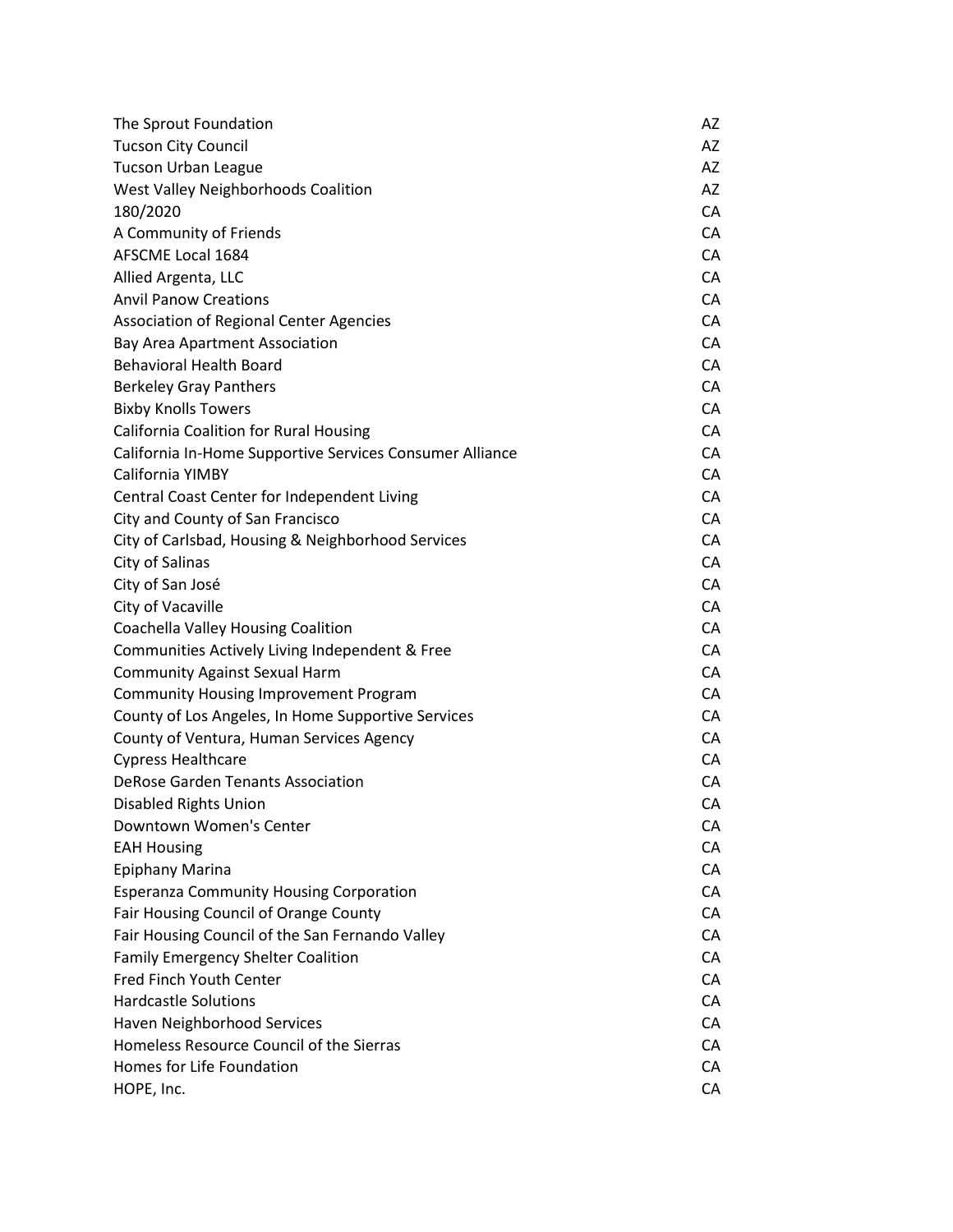| Housing Authority of the City of Calexico         | CA |
|---------------------------------------------------|----|
| Housing Consortium of the East Bay                | CA |
| <b>Housing Now</b>                                | CA |
| <b>Housing Tools</b>                              | CA |
| Inner City Law Center                             | CA |
| Integrated Behavioral Health Partners             | CA |
| Jamboree Housing                                  | CA |
| Justice for All Ventura                           | CA |
| Legal Aid of San Diego                            | CA |
| Liberty Independent Living Services               | CA |
| Los Angeles County, Department of Mental Health   | CA |
| Los Angeles Housing Partnership                   | CA |
| <b>Lowell Place</b>                               | CA |
| Lutheran Social Services of Northern California   | CA |
| Maria B Freitas Senior Community                  | CA |
| Mental Health Association of San Mateo County     | CA |
| <b>MidPen Housing</b>                             | CA |
| National Alliance of HUD Tenants, California      | CA |
| North Bay Housing Coalition                       | CA |
| North of Market Business Association              | CA |
| North Valley Services                             | CA |
| O.R.C.H.I.D.S.                                    | CA |
| On My Own Independent Living Services             | CA |
| <b>Orange County United Way</b>                   | CA |
| Our Town Saint Helena                             | CA |
| Paths Straight To Recovery                        | CA |
| Peace and Freedom Party                           | CA |
| Peoples' Self-Help Housing                        | CA |
| Placer Independent Resource Services              | CA |
| <b>Positive Women's Network</b>                   | CA |
| <b>Redding Pilgrim House</b>                      | CA |
| <b>Redwood Gardens Tenant Association</b>         | СA |
| <b>Regional Housing Authority</b>                 | CA |
| <b>Resources for Community Development</b>        | CA |
| Resources for Independence Central Valley         | CA |
| <b>Retirement Housing Foundation</b>              | CA |
| Rolling Start, Inc.                               | CA |
| Ron Sills Memorial Ministries Hospice             | CA |
| <b>Roseville Housing Division</b>                 | CA |
| Sacramento Regional Coalition to End Homelessness | CA |
| Saint Mark Presbyterian Church                    | CA |
| San Diego Housing Commission                      | CA |
| Santa Clara Methodist Retirement Foundation       | CA |
| <b>Shared Adventures</b>                          | CA |
| Silicon Valley Independent Living Center          | CA |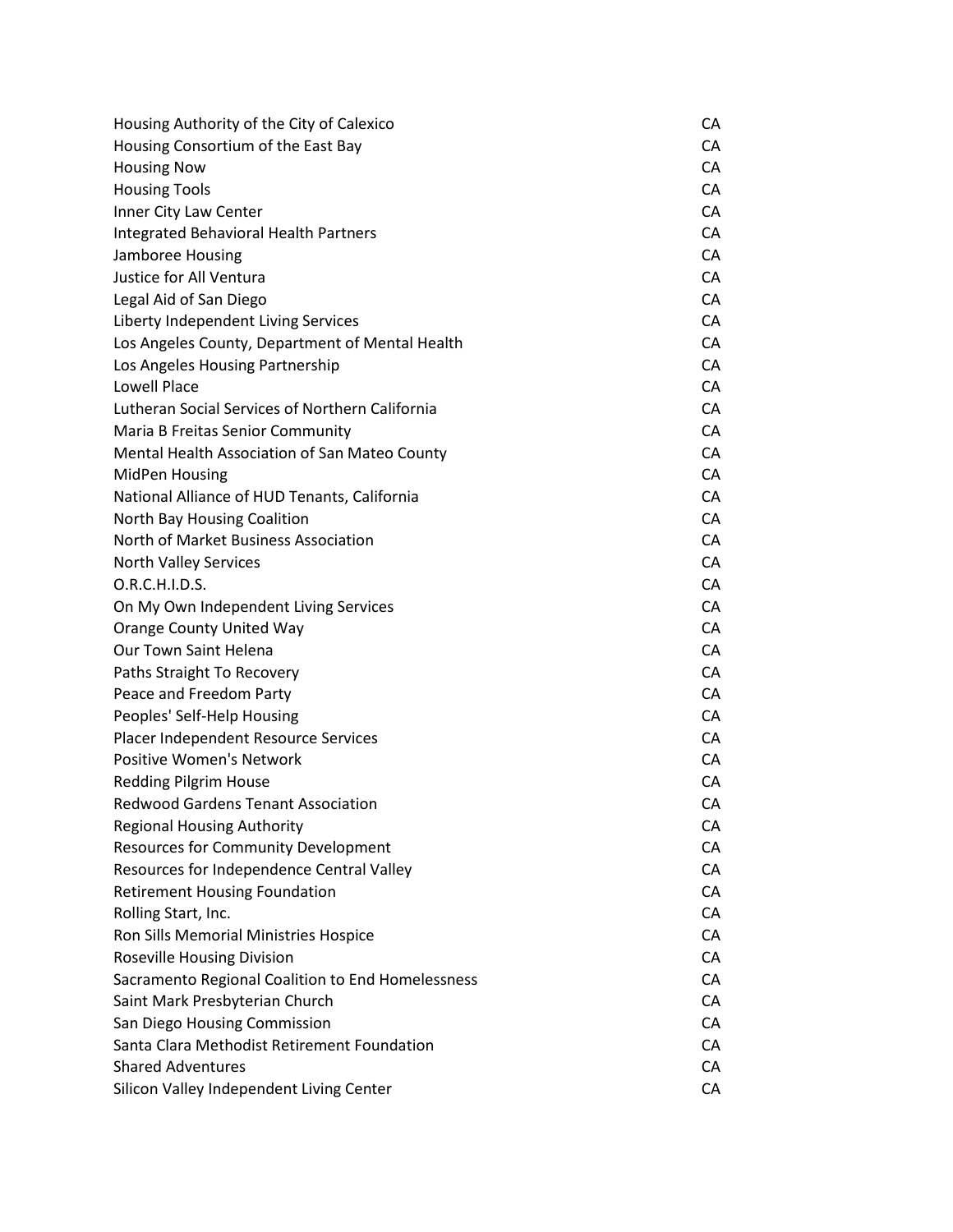| Southern California Housing Collaborative                                     | CA |
|-------------------------------------------------------------------------------|----|
| Southern California Resource Services for Independent Living                  | CA |
| TELACU Residential Management, Inc.                                           | CA |
| Tenderloin Neighborhood Development Corporation                               | CA |
| <b>Teresa Ichsan Consulting</b>                                               | CA |
| The Public Interest Law Project                                               | CA |
| <b>Total Deliverance Church</b>                                               | CA |
| <b>Transition House</b>                                                       | CA |
| <b>TransParent</b>                                                            | CA |
| U.S Vets Homeless Feeding & Housing Services                                  | CA |
| United Cerebral Palsy of Los Angeles                                          | CA |
| Vallejo Area Agency on Aging                                                  | CA |
| Ventura County Community Development Corporation                              | CA |
| Western Center on Law & Poverty                                               | CA |
| Western Community Housing, Inc.                                               | CA |
| Western Regional Advocacy Project                                             | CA |
| <b>William Pettus Architect</b>                                               | CA |
| WISEPlace                                                                     | CA |
| <b>YIMBY Action</b>                                                           | CA |
| YWCA San Francisco & Marin                                                    | CA |
| <b>California Housing Partnership</b>                                         | CA |
| Housing Authority of the City of Alameda                                      | CA |
| Long Beach Residents Empowered (LiBRE)                                        | CA |
| Park Pacific Tower Senior Community                                           | CA |
| <b>Rebuilding Together San Francisco</b>                                      | CA |
| Riverside County Advisory Council on Aging                                    | CA |
| Riverside Housing Authority, Riverside County for HOPWA and Shelter Plus Care |    |
| Programs                                                                      | CA |
| <b>Rural Communities Housing Development Corporation</b>                      | CA |
| Satellite Affordable Housing Associates                                       | CA |
| Shelter Partnership, Inc.                                                     | CA |
| Ventura County Behavioral Health Advisory Board                               | CA |
| <b>Boulder Housing Partners</b>                                               | CO |
| Community Resources & Housing Development                                     | CO |
| <b>Family Promise of Denver</b>                                               | CO |
| <b>Family Visitor Programs</b>                                                | CO |
| <b>Homes For All Veterans</b>                                                 | CO |
| <b>Homeward Pikes Peak</b>                                                    | CO |
| <b>Julesburg Housing Authority</b>                                            | CO |
| Loveland Housing Authority                                                    | CO |
| <b>Mental Health Center of Denver</b>                                         | CO |
| <b>Metro West Housing Solutions</b>                                           | CO |
| <b>Modern Colorado Homes</b>                                                  | CO |
| Neighbor to Neighbor                                                          | CO |
| <b>Outreach United Resource Center</b>                                        | CO |
| <b>Spector and Associates</b>                                                 | CO |
|                                                                               |    |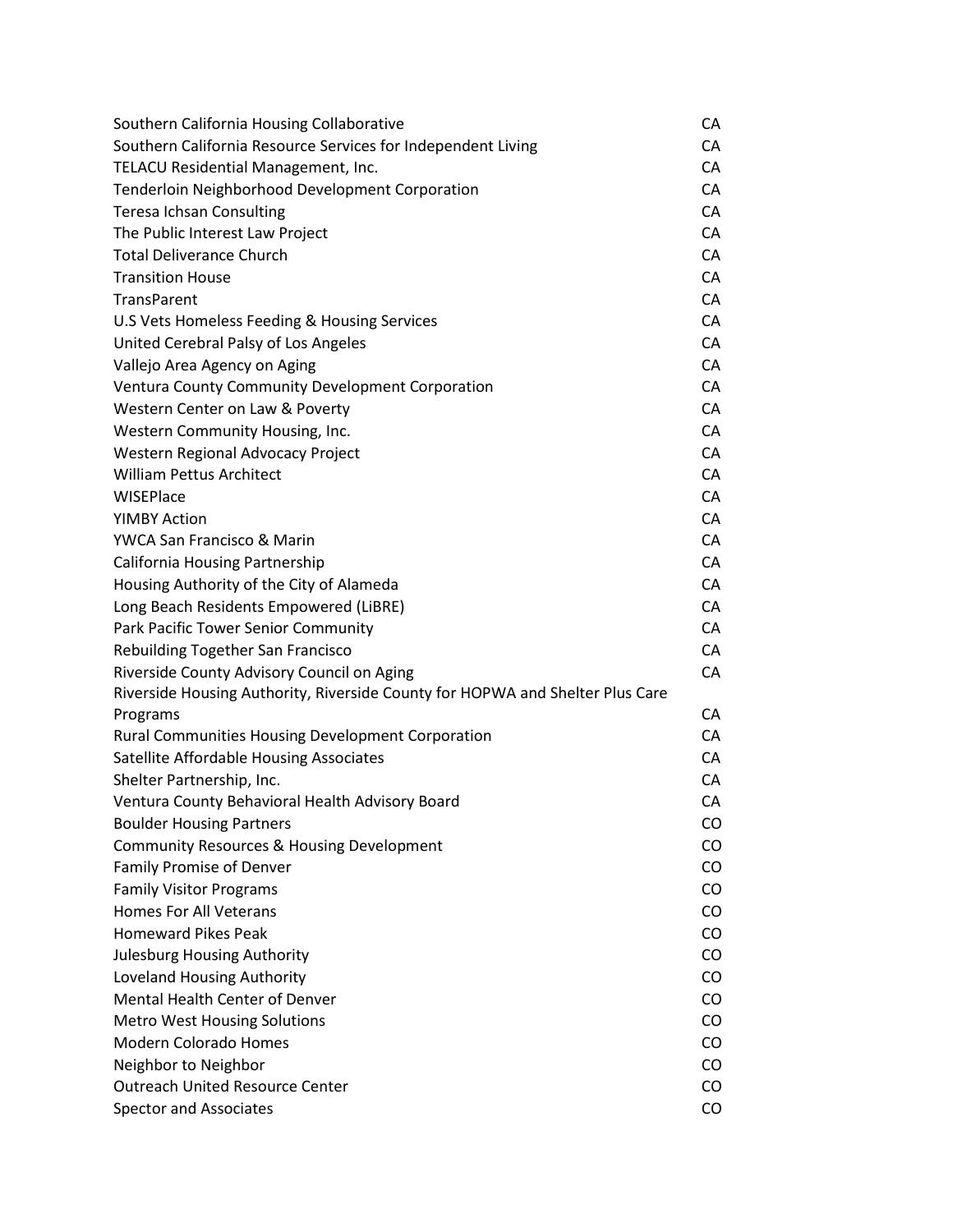| <b>AIDS Connecticut</b>                                | СT        |
|--------------------------------------------------------|-----------|
| <b>Connecticut Coalition for Environmental Justice</b> | <b>CT</b> |
| <b>Connecticut Housing Coalition</b>                   | <b>CT</b> |
| Connecticut Legal Rights Project, Inc.                 | <b>CT</b> |
| Connecticut Legal Services, Inc.                       | <b>CT</b> |
| Eastern Connecticut Housing Organization, Inc.         | <b>CT</b> |
| <b>Federation Homes</b>                                | <b>CT</b> |
| Greater Hartford Legal Aid                             | <b>CT</b> |
| Journey Home                                           | <b>CT</b> |
| National Alliance on Mental Illness, Connecticut       | <b>CT</b> |
| New Haven Legal Assistance Association                 | <b>CT</b> |
| New Reach                                              | <b>CT</b> |
| Pondview Apartments Elderly Low Income Housing         | CT        |
| The Caleb Group                                        | <b>CT</b> |
| Bread for the City                                     | DC        |
| Champlain Court Coop                                   | DC        |
| First Trinity Lutheran Church                          | DC        |
| <b>Housing Counseling Services</b>                     | DC.       |
| <b>Housing Up</b>                                      | DC        |
| Legal Aid of the District of Columbia                  | DC.       |
| MANNA, Inc.                                            | DC.       |
| Near Buzzard Point Resilient Action Committee          | DC        |
| <b>Occupy Homeless</b>                                 | DC        |
| <b>ONE DC</b>                                          | DC.       |
| The Father McKenna Center                              | DC        |
| We Are Family Senior Outreach Network                  | DC        |
| <b>ADAPT Delaware</b>                                  | DE        |
| Better Homes of Seaford, Inc.                          | DE        |
| City of Wilmington, Real Estate & Housing              | DE.       |
| First State Community Action Agency, Inc.              | DE        |
| <b>Housing Alliance Delaware</b>                       | DE        |
| Real Faith Ministries, Inc.                            | DE        |
| Sandhill Acres Home Owners Association                 | DE        |
| <b>Sussex Housing Group</b>                            | DE        |
| 2B Affordable, LLC                                     | FL.       |
| Adopt-A-Family                                         | FL        |
| Affordable Homeownership Foundation Inc.               | FL.       |
| <b>Bay Area Apartment Association</b>                  | <b>FL</b> |
| Better Way of Miami, Inc.                              | <b>FL</b> |
| Bon Secours Saint Petersburg Health System             | FL.       |
| <b>Bradford County Community Development</b>           | <b>FL</b> |
| Catholic Health Services, Saint Monica Gardens         | <b>FL</b> |
| <b>Catholic Housing Management</b>                     | <b>FL</b> |
| Central Florida Cares Health Systems                   | <b>FL</b> |
| <b>Charter Development Corporation</b>                 | F1        |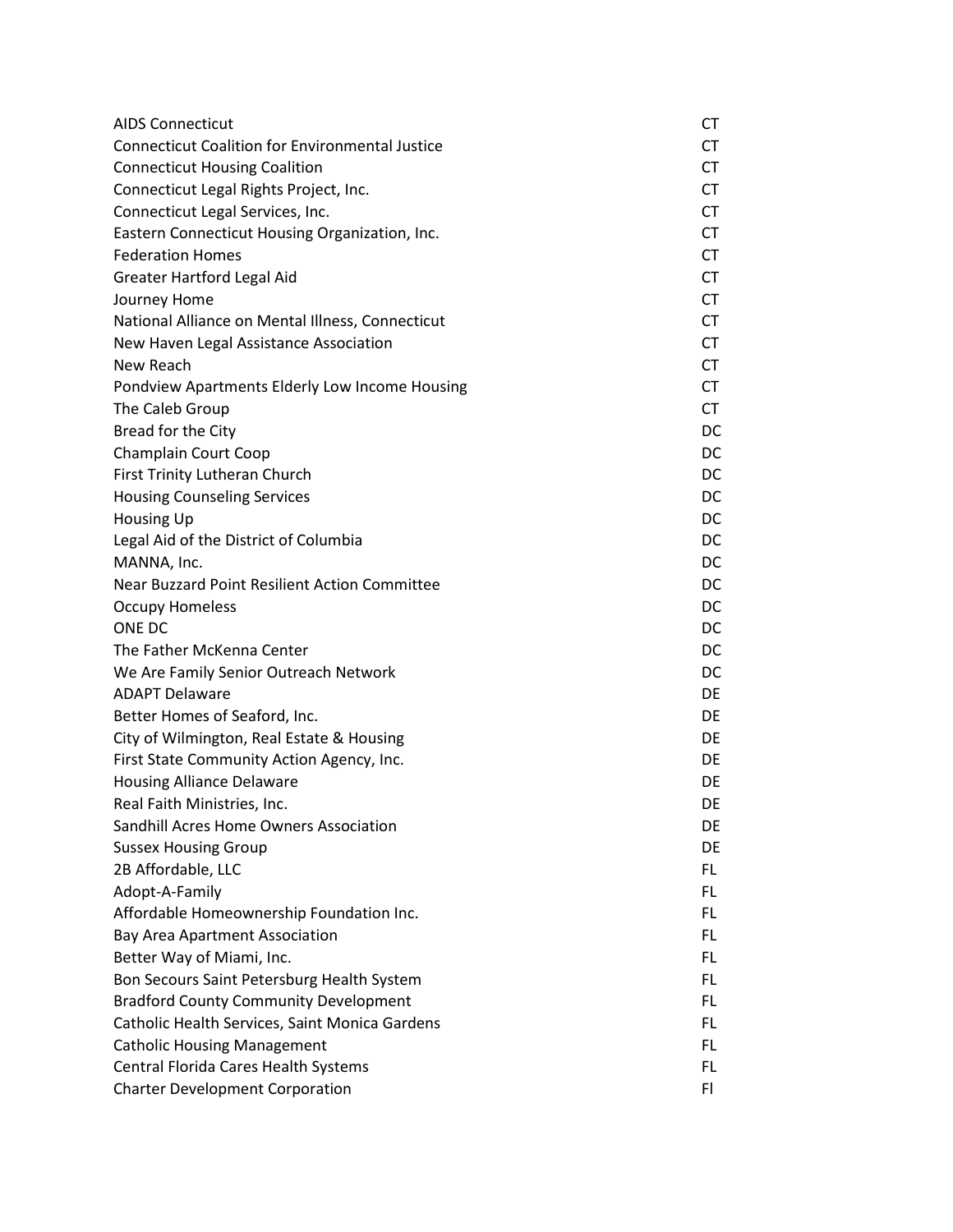| City of Fort Lauderdale, Housing & Community Development               | FL. |
|------------------------------------------------------------------------|-----|
| City of Fort Myers                                                     | FL. |
| City of Miami                                                          | FL. |
| City of Pompano Beach                                                  | FL. |
| City of Port Saint Lucie                                               | FL. |
| City of Saint Petersburg                                               | FL. |
| City of Tallahassee                                                    | FL. |
| City of Tampa                                                          | FL. |
| City of Tampa Housing Authority                                        | FL. |
| Clay County Housing Finance Authority                                  | FL. |
| <b>Coalition for the Homeless</b>                                      | FL. |
| Community Justice Project, Inc.                                        | FL. |
| Community Solutions 360, Inc.                                          | FL. |
| Cornerstone Housing, Inc.                                              | FL. |
| East Little Havana Community Development Corporation                   | FI. |
| <b>Elderly Housing Development and Operations Corporation</b>          | FL. |
| Elderly Housing Management Corporation, Inc.                           | FL. |
| <b>Empowerment Academy</b>                                             | FL. |
| <b>Episcopal Catholic Apartments</b>                                   | FL. |
| Escambia Pensacola Human Relations Commission, Fair Housing Department | FL. |
| Fair Housing Center of the Greater Palm Beaches                        | FL. |
| Families First of Palm Beach County                                    | FL. |
| Family Promise of Brevard                                              | FL. |
| Family Promise of Greater Orlando                                      | FL. |
| Farmworker Association of Florida, Inc.                                | FL. |
| <b>Florida Alliance for Retired Americans</b>                          | FL. |
| Florida Alliance of Community Development Corporations, Inc.           | FL. |
| Florida Association of Local Housing Finance Authorities               | FL. |
| <b>Florida Coalition for the Homeless</b>                              | FL. |
| Florida Community Loan Fund                                            | FL. |
| <b>Florida Housing Coalition</b>                                       | FL. |
| <b>Florida Legal Services</b>                                          | FL  |
| Florida Supportive Housing Coalition                                   | FL. |
| <b>Future Leaders Community Development Corporation</b>                | FL. |
| <b>Glades County</b>                                                   | FL. |
| <b>Gulf Coast Partnership</b>                                          | FL. |
| <b>Gulfcoast Legal Services</b>                                        | FL. |
| Habitat for Humanity of Beaches                                        | FL. |
| Habitat for Humanity of Florida                                        | FL. |
| Habitat for Humanity of Greater Orlando                                | FL. |
| Habitat for Humanity of Saint Lucie                                    | FL. |
| Habitat for Humanity of Seminole County and Greater Apopka             | FL. |
| Habitat for Humanity of the Lower Keys                                 | FL. |
| Hannibal Square Community Land Trust                                   | FL. |
| <b>Heartland Coalition for the Homeless</b>                            | FL. |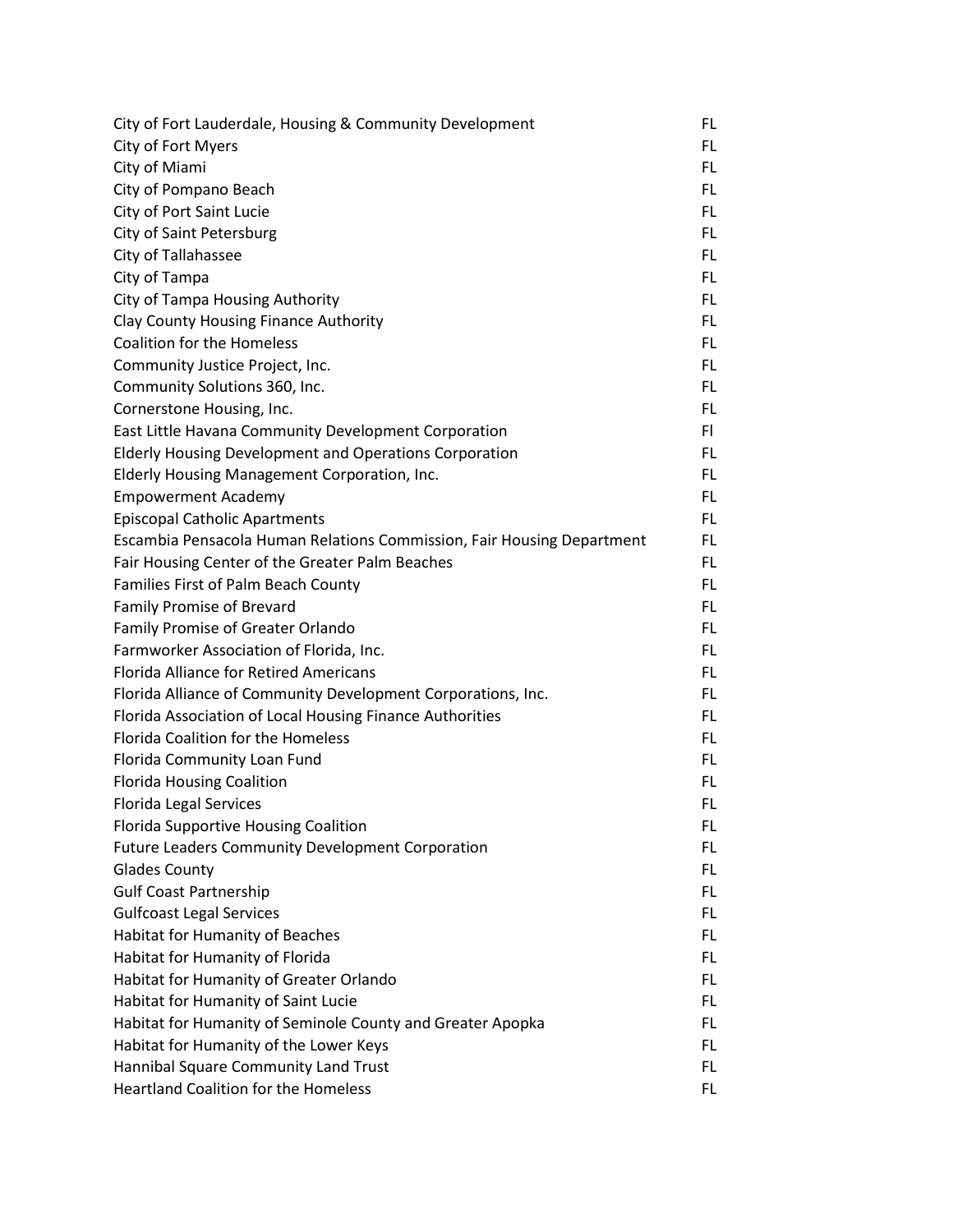| <b>HELP Community Development Corporation</b>         | FL. |
|-------------------------------------------------------|-----|
| <b>Hillsborough County Homeless Services</b>          | FL. |
| Homeless Coalition of Palm Beach County               | FL. |
| Homeless Coalition of Polk County                     | FL. |
| Homelessness & Housing Alliance                       | FL. |
| Homes for All Miami                                   | FL. |
| <b>HOPE Helps</b>                                     | FL. |
| <b>Housing and Education Alliance</b>                 | FL. |
| Housing Finance Authority of Pinellas County          | FL. |
| Housing for Homeless, Inc.                            | FL. |
| <b>Invictus Development LLC</b>                       | FL. |
| Key Clubhouse of South Florida                        | FL. |
| League Of Women Voters, Florida                       | FL. |
| Lee County Housing Development                        | FL. |
| Legal Aid Service of Broward County                   | FL. |
| <b>LSF Health Systems</b>                             | FL. |
| Lutheran Social Services of North Florida             | FL. |
| <b>Marion County Homeless Council</b>                 | FL. |
| <b>Melissa's Baskets Plus</b>                         | FL. |
| Metro North Community Development Corporation         | FL. |
| <b>Metropolitan Ministries</b>                        | FL. |
| Mid-Florida Housing Partnership                       | FL. |
| <b>Miller Construction Services</b>                   | FL. |
| <b>Mission House</b>                                  | FL. |
| Neighborhood Housing Services of South Florida        | FL. |
| <b>Peace River Center</b>                             | FL. |
| <b>Personal Growth Center</b>                         | FL. |
| Pinellas Opportunity Council, Inc.                    | FL. |
| Presbyterian Homes                                    | FL. |
| <b>Provident Housing Solutions</b>                    | FL. |
| Restoring Lives One Community At A Time               | FL. |
| <b>Rick's Custom Painting</b>                         | FL  |
| Riviera Beach Community Development                   | FL. |
| <b>Saint Anne's Gardens</b>                           | FL. |
| <b>Saint Boniface Gardens</b>                         | FL. |
| Saint Johns Housing Partnership, Inc.                 | FL. |
| Saint Lucie County, Community Services                | FL. |
| Seminole County, Board of County Commissioners        | FL. |
| Society of St. Vincent de Paul South Pinellas, Inc.   | FL. |
| Solita's House Inc                                    | FL. |
| South Brevard Sharing Center                          | FL. |
| South Florida Community Development Coalition         | FL. |
| Special Needs Advisory Coalition Palm Beach County    | FL. |
| State of Florida, Department of Children and Families | FL. |
| <b>Stone Soup Development</b>                         | FL. |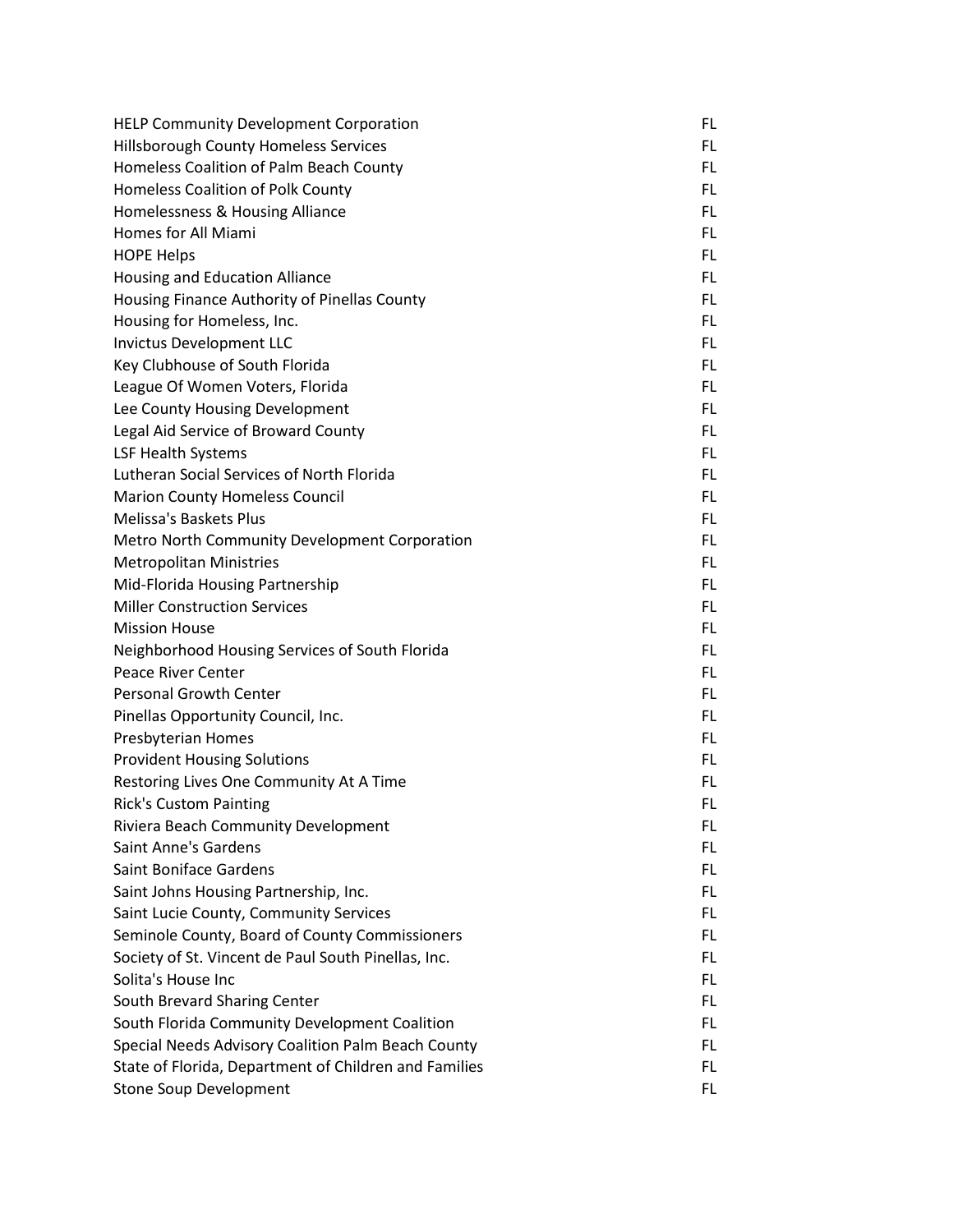| Struggle for Miami's Affordable and Sustainable Housing, Inc. | FL. |
|---------------------------------------------------------------|-----|
| <b>Synergy Center</b>                                         | FL. |
| <b>Tallahassee Housing Authority</b>                          | FL. |
| Tampa Bay Behavioral Health                                   | FL. |
| Tampa Bay Community Development Corporation                   | FL. |
| <b>Tarpon Springs Housing Authority</b>                       | FL. |
| The Vickers House                                             | FL. |
| Treasure Coast Community Health, Inc.                         | FI. |
| <b>True Fast Outreach Ministries</b>                          | FL. |
| <b>Turning Points</b>                                         | FL  |
| United Way of Suwannee Valley                                 | FL. |
| <b>Veterans For Peace</b>                                     | FL. |
| <b>Volunteers of America of Florida</b>                       | FL. |
| Westminster Village                                           | FL. |
| <b>Westminster Village Communities</b>                        | FL. |
| AHEPA One, Inc.                                               | GA  |
| <b>Briarcliff Oaks</b>                                        | GA  |
| <b>Coalition for Community Benefits</b>                       | GA  |
| Georgia Advancing Communities Together, Inc.                  | GA  |
| Georgia Alliance to End Homelessness.org                      | GA  |
| Georgia Watch                                                 | GA  |
| <b>Housing Justice League</b>                                 | GA  |
| iknowAwareness LLC                                            | GA  |
| Poz Military Veterans USA                                     | GA  |
| <b>Retirement Housing Foundation</b>                          | GA  |
| <b>Saint Mark's Towers</b>                                    | GA  |
| Southwest Georgia United                                      | GA  |
| <b>Stanton Oaks Tenant Association</b>                        | GA  |
| State of Georgia, Department of Community Supervision         | GA  |
| Statewide Independent Living Consul of Georgia (SILCGA)       | GA  |
| Tenant Association at Cityview Rosa Burney                    | GA  |
| Hale Kipa                                                     | HI  |
| YWCA of Kauai                                                 | HI  |
| AHEPA 192-III                                                 | ΙA  |
| <b>Clinton Housing Authority</b>                              | IA  |
| <b>Crisis Intervention Services</b>                           | IA  |
| East Central Intergovernmental Association (ECIA)             | ΙA  |
| <b>Franciscan Peace Center</b>                                | IA  |
| <b>Good Neighbor Society</b>                                  | IA  |
| <b>Humility of Mary Housing</b>                               | IA  |
| Polk County Housing Trust Fund                                | IA  |
| The Homeless Project                                          | IA  |
| <b>YWCA Clinton</b>                                           | IA  |
| Habitat for Humanity of Idaho Falls Area                      | ID  |
| <b>LINC</b>                                                   | ID  |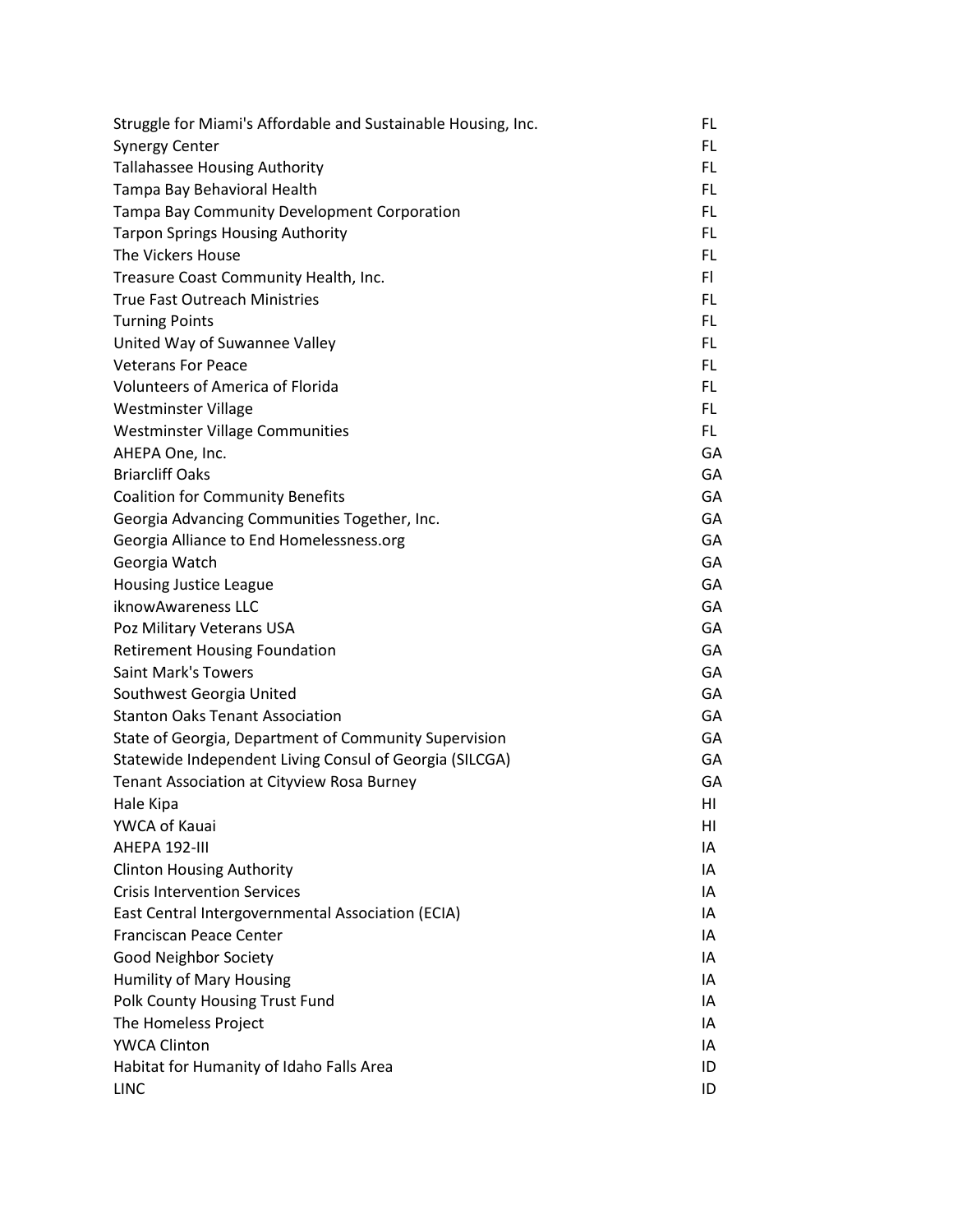| NeighborWorks Boise                                  | ID           |
|------------------------------------------------------|--------------|
| <b>Nez Perce Tribe</b>                               | ID           |
| <b>Retirement Housing Foundation</b>                 | ID           |
| Action Ridge and Park Ridge Housing Initiative       | IL           |
| <b>AgeOptions</b>                                    | IL           |
| All Chicago Making Homelessness History              | IL.          |
| Alliance to End Homelessness in Suburban Cook County | IL           |
| <b>Alton Area Cluster</b>                            | IL           |
| Cabrini Green Legal Aid                              | IL           |
| Champaign-Urbana Tenant Union                        | IL           |
| Chicago Anti Eviction Campaign                       | IL.          |
| Chicago Coalition for the Homeless                   | IL           |
| <b>Chicago Housing Authority</b>                     | IL           |
| Chicago Metropolitan Housing Development Corporation | IL           |
| Chicago Rehab Network                                | IL           |
| Chicago Urban League                                 | IL           |
| <b>Children's Place Association</b>                  | IL.          |
| City of Evanston                                     | IL           |
| Clearbrook                                           | IL           |
| Coalition for Equitable Community Development        | IL           |
| <b>Connections for the Homeless</b>                  | IL           |
| Dawn-Webb and Associates                             | IL           |
| Daybreak of Lisle                                    | IL.          |
| Deborah's Place                                      | IL           |
| DuPage Pads                                          | IL           |
| <b>Embrace Living Communities</b>                    | $\mathbf{I}$ |
| <b>Employment and Employer Services</b>              | IL           |
| Full Circle Communities, Inc.                        | IL.          |
| Garfield Park Community Development Corporation      | IL.          |
| <b>Genesis Housing Development Corporation</b>       | IL           |
| <b>Good News Partners</b>                            | IL           |
| <b>Good Samaritan Ministries</b>                     | IL           |
| <b>Grass Roots Organizing Grows</b>                  | IL           |
| <b>Hesed House</b>                                   | IL           |
| <b>HOPE Fair Housing Center</b>                      | IL           |
| <b>Housing Action Illinois</b>                       | IL           |
| Housing Authority of Clark County                    | IL.          |
| Housing Authority of Cook County                     | IL           |
| <b>Housing Choice Partners</b>                       | IL           |
| Housing Opportunities for Women                      | IL           |
| Housing Opportunity Development Corporation          | IL           |
| Illinois Housing Development Authority               | IL           |
| Illinois-Iowa Center for Independent Living          | IL.          |
| Jane Adams Seniors in Action                         | IL           |
| Kankakee County Housing Authority                    | IL.          |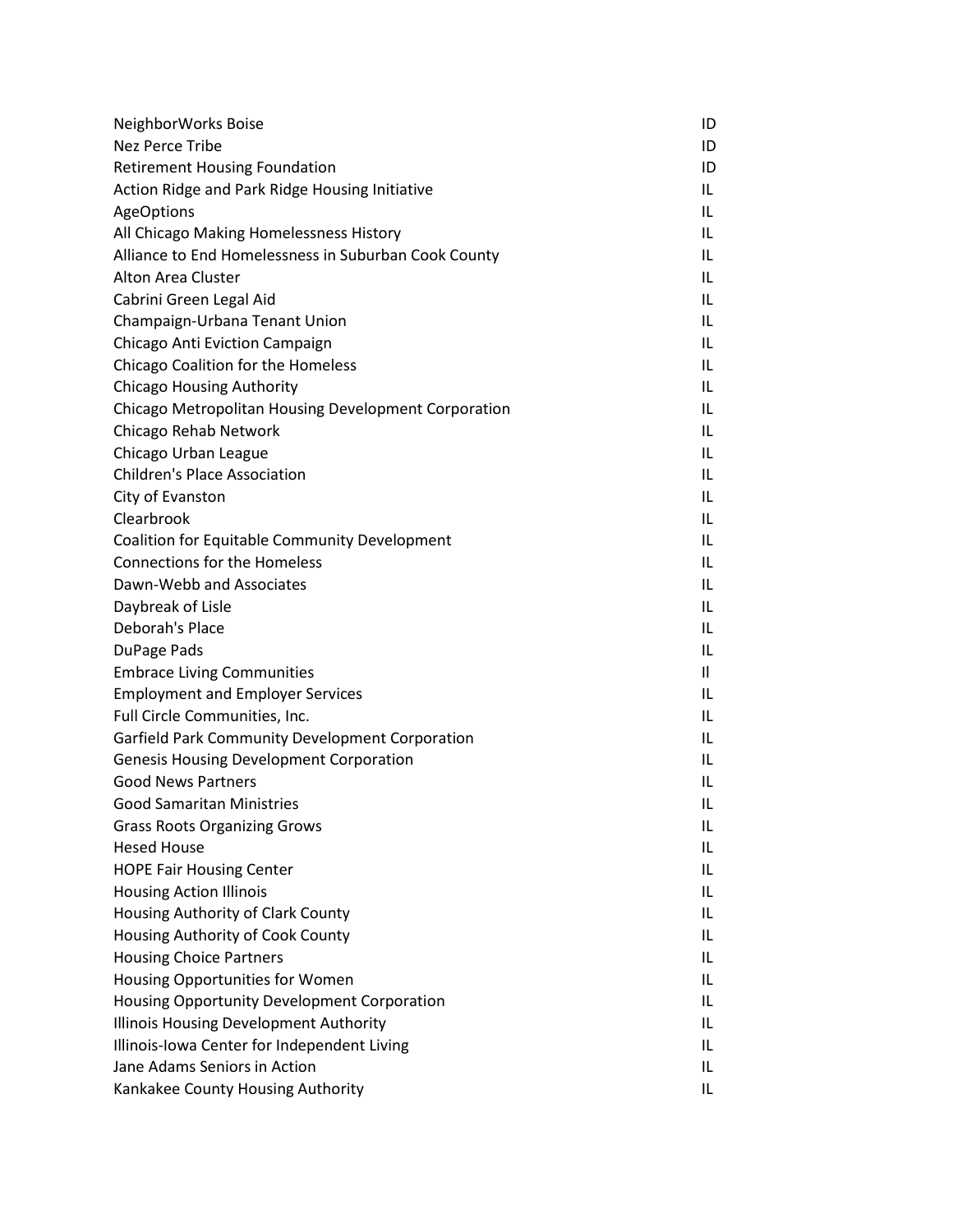| Lake County United                                                             | IL.          |
|--------------------------------------------------------------------------------|--------------|
| Leasing and Management Company, Inc.                                           | IL           |
| Legal Aid Society of Metropolitan Family Services                              | IL           |
| Light The Way, Inc.                                                            | IL           |
| LINC, Inc.                                                                     | IL           |
| <b>Lincoln Park Community Services</b>                                         | IL.          |
| <b>LUCHA</b>                                                                   | IL           |
| Manufactured Home Owners Association of Illinois                               | IL           |
| <b>Metropolitan Planning Council</b>                                           | IL           |
| <b>Metropolitan Tenants Organization</b>                                       | IL           |
| Morgan County Housing Authority                                                | IL           |
| N/NW Suburban Housing Task Force for people with Mental Illnesses              | IL           |
| North Shore Unitarian Church                                                   | IL           |
| North/Northwest Suburban Task Force on Supportive Housing for Individuals with |              |
| <b>Mental Illness</b>                                                          | IL           |
| Northside Community Development Corporation                                    | IL           |
| Northside Community Resources                                                  | IL           |
| Oak Park Regional Housing Center                                               | IL.          |
| <b>Open Communities</b>                                                        | IL           |
| Options Center for Independent Living                                          | IL           |
| <b>Plante Moran</b>                                                            | IL           |
| Resident Management Services, Inc.                                             | IL           |
| <b>Respond Now</b>                                                             | IL           |
| Rosecrance                                                                     | IL           |
| South Side Office of Concern                                                   | 11           |
| South Suburban Housing Center                                                  | IL           |
| South Suburban PADS                                                            | IL           |
| Springfield Housing Authority                                                  | IL           |
| <b>Supportive Housing Providers Association</b>                                | IL.          |
| The Chicago Urban League                                                       | IL           |
| Thresholds                                                                     | IL           |
| <b>Together We Cope</b>                                                        | IL           |
| Tria Adelfi                                                                    | $\mathbf{I}$ |
| <b>Turnstone Development Corporation</b>                                       | IL           |
| Unity Parenting and Counseling, Inc.                                           | IL           |
| Valerie S Kretchmer Associates, Inc.                                           | IL           |
| Vennmedia                                                                      | IL           |
| West Suburban Landlords Association                                            | IL.          |
| Worn Jerabek Wiltse Architects, P.C.                                           | IL.          |
| YWCA of the University of Illinois                                             | IL           |
| Aurora, Inc.                                                                   | IN           |
| Coalition for Homelessness Intervention and Prevention                         | IN           |
| Coburn Place Safe Haven                                                        | IN           |
| Fair Housing Center of Central Indiana                                         | IN           |
| Families First Indiana                                                         | IN           |
| <b>Graceworks Housing Services</b>                                             | IN           |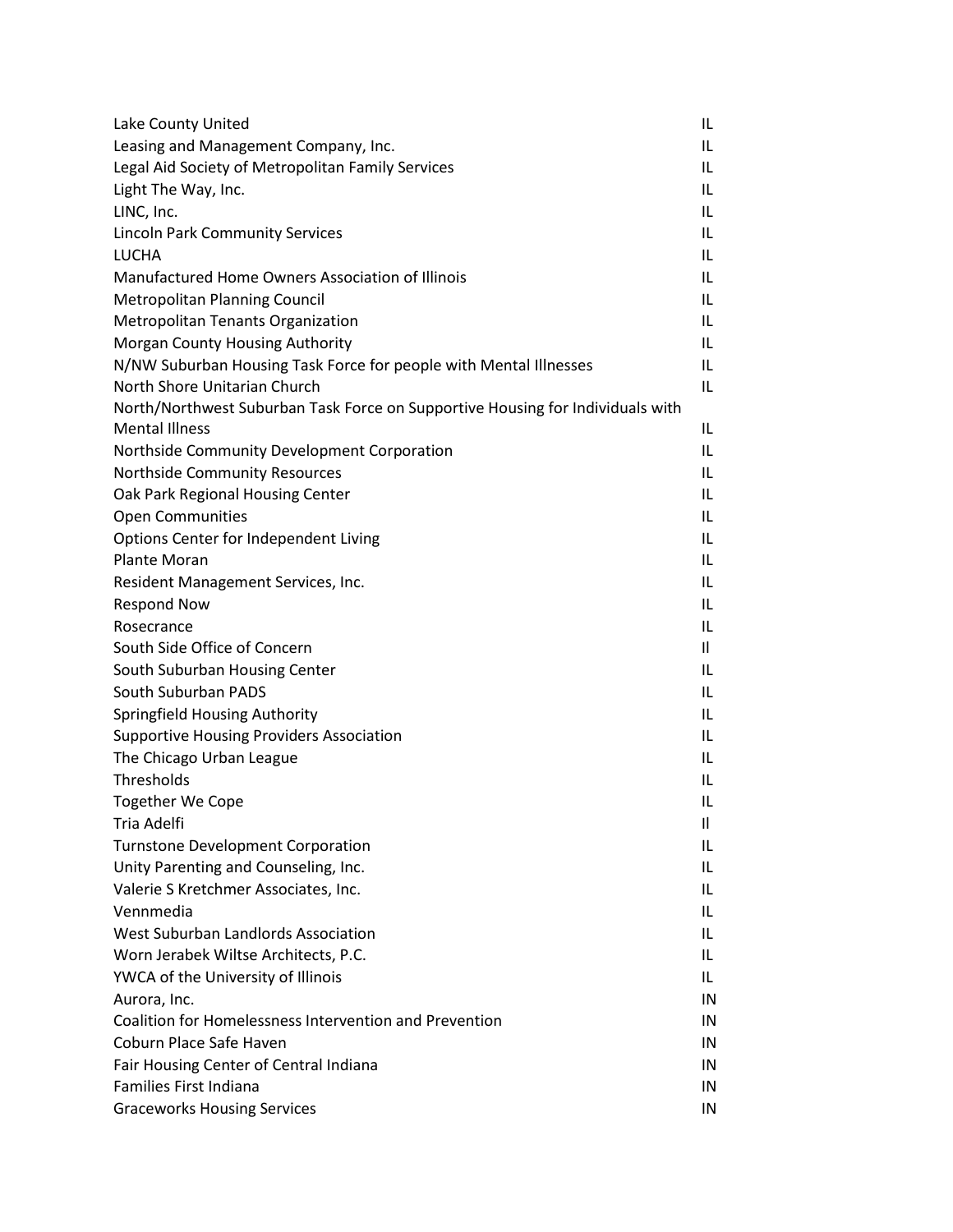| Housing Authority of the City of Columbus                  | IN        |
|------------------------------------------------------------|-----------|
| Independent Living Center of Eastern Indiana               | IN        |
| Indiana Institute for Working Families                     | IN        |
| <b>Marion Housing Authority</b>                            | IN        |
| Middle Way House                                           | IN        |
| New Castle Housing Authority                               | IN        |
| Pioneer Development Services, Inc.                         | IN        |
| Prosperity Indiana                                         | IN        |
| South Central Indiana Housing Opportunities                | IN        |
| The Rise                                                   | IN        |
| <b>TWG Development, LLC</b>                                | IN        |
| <b>Volunteers of America of Indiana</b>                    | IN        |
| <b>YWCA Evansville</b>                                     | IN        |
| Central College Health Association, University of Kansas   | KS        |
| County of Cowley Housing Authority                         | KS        |
| <b>Ellsworth Housing Authority</b>                         | KS        |
| Kansas Coalition Against Sexual and Domestic Violence      | KS        |
| Medicine Lodge Housing Authority                           | KS        |
| <b>Olathe Housing Authority</b>                            | KS        |
| Open Door Community House, Inc.                            | KS        |
| Southeast Kansas Independent Living                        | <b>KS</b> |
| <b>Topeka Housing Authority</b>                            | KS        |
| Audubon Area Community Services, Inc.                      | KY        |
| Franklin County Women and Family Shelter                   | KY        |
| Gateway Homeless Coalition, Inc.                           | KY        |
| Habitat for Humanity of Henderson                          | KY        |
| Heartland CARES, Inc.                                      | KY        |
| Homeless and Housing Coalition of Kentucky                 | KY        |
| Housing Authority of Danville                              | KY        |
| Housing Authority of Olive Hill                            | KY        |
| Housing Opportunities of Northern Kentucky                 | KY        |
| Mental Health America of Kentucky                          | ΚY        |
| <b>Metropolitan Housing Coalition</b>                      | ΚY        |
| People's Self-Help Housing, Inc.                           | ΚY        |
| ReNewport                                                  | ΚY        |
| Safe Harbor                                                | ΚY        |
| Saint Paul Community of Graceworks Housing Services        | ΚY        |
| Sisters of Charity of Nazareth Western Province Leadership | ΚY        |
| The Center for Great Neighborhoods                         | KY.       |
| The Marian Group                                           | ΚY        |
| <b>Tyler Park Neighborhood Association</b>                 | ΚY        |
| Winterwood, Inc.                                           | ΚY        |
| Acadiana Regional Coalition on Homelessness and Housing    | LA        |
| Cenla Community Action Committee, Inc.                     | LA        |
| <b>GL Realty Group</b>                                     | LA        |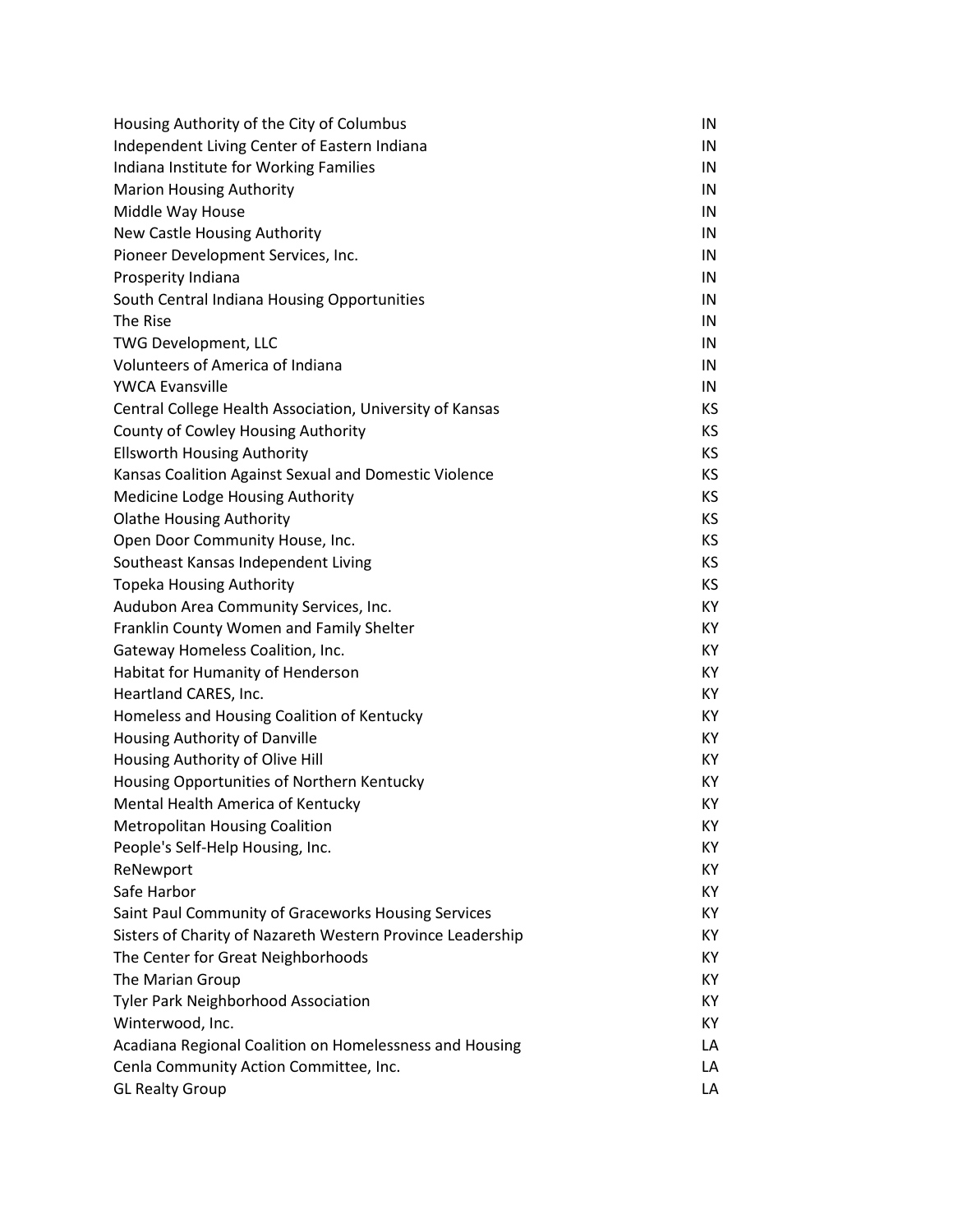| <b>Greater New Orleans Fair Housing Action Center</b>              | LA        |
|--------------------------------------------------------------------|-----------|
| Iberia Homeless Shelter, Inc.                                      | LA        |
| Mount Pleasant Community Development Corporation                   | LA        |
| Neighborhood Housing Services of New Orleans                       | LA        |
| Open Doors Louisiana                                               | LA        |
| <b>Terrebonne Parish Consolidated Government</b>                   | LA        |
| <b>YWCA Greater Baton Rouge</b>                                    | LA        |
| A Better Cambridge                                                 | МA        |
| <b>ADAPT Massachusetts</b>                                         | MA        |
| Alliance of Cambridge Tenants                                      | <b>MA</b> |
| Allston Brighton Community Development Corporation                 | MA.       |
| American Consumer Credit Counseling                                | MA        |
| Archdiocese of Boston, Planning Office for Urban Affairs           | MA        |
| <b>Bethany Community Services</b>                                  | <b>MA</b> |
| <b>Beverly Tenants Organization</b>                                | MA.       |
| Boston Housing Authority, Resident Advisory Board                  | MA        |
| <b>Capstone Communities LLC</b>                                    | MA        |
| Church of Saint Andrew, Community Aid Committee                    | <b>MA</b> |
| Citizens' Housing and Planning Association                         | MA.       |
| City Life Vida Urbana                                              | MA        |
| <b>Climate Action Now</b>                                          | MA        |
| <b>Codman Square Neighborhood Development Corporation</b>          | <b>MA</b> |
| Dominican Development Center, Latina Housing Leadership Initiative | MA.       |
| <b>FHA Preservation Group</b>                                      | MA        |
| <b>Greater Boston Legal Services</b>                               | MA        |
| HealthFirst Family Care Center, Inc.                               | MA        |
| Homeowners Rehab                                                   | MA.       |
| House Boston                                                       | MA        |
| Housing Corporation of Arlington                                   | MA        |
| <b>I-CHAN</b>                                                      | MA        |
| Just-A-Start                                                       | MA        |
| Lyndon B. Johnson Tenant Council                                   | MA        |
| Lynn Housing Authority & Neighborhood Development                  | MA        |
| Mass Union of Public Housing Tenants                               | MA        |
| <b>Massachusetts Coalition to End Homelessness</b>                 | MA        |
| Massachusetts Housing and Shelter Alliance                         | MA        |
| Massachusetts Union of Public Housing Tenants                      | MA.       |
| <b>MassADAPT</b>                                                   | MA        |
| <b>McPherson Park Tenants' Association</b>                         | MA        |
| National Alliance of HUD Tenants, Massachusetts                    | MA        |
| <b>New Beginnings</b>                                              | MA        |
| New England Communities, Inc.                                      | MA        |
| Newton Community Development Foundation                            | MA        |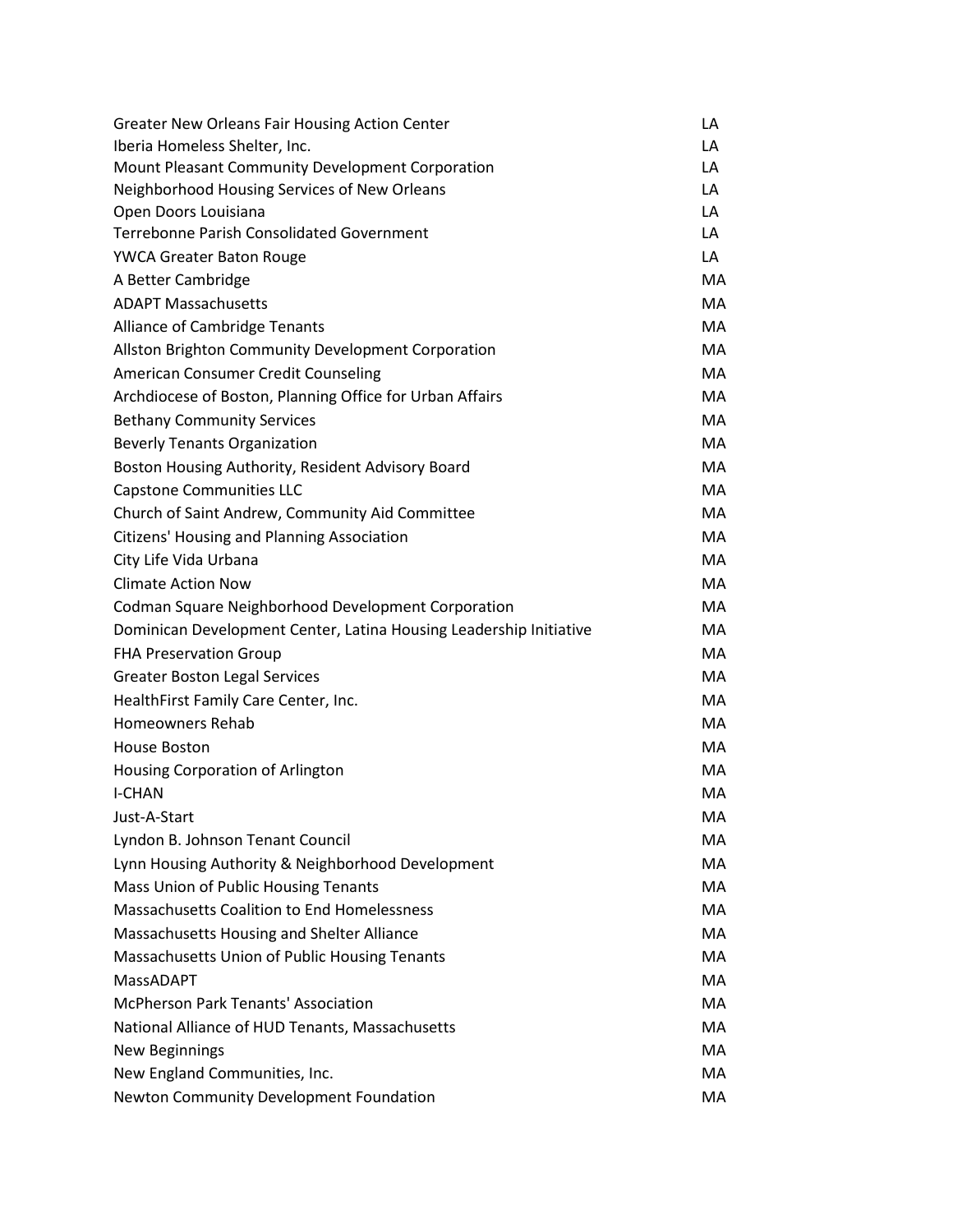| <b>Old Colony Tenant Association</b>                      | MA        |
|-----------------------------------------------------------|-----------|
| Pine Street Inn                                           | MA.       |
| Sisters of Providence of Holyoke                          | MA.       |
| South Middlesex Opportunity Council                       | MA.       |
| Southeast Center for Independent Living                   | <b>MA</b> |
| Steppingstone                                             | MA.       |
| The Bridge of Central Massachusetts                       | МA        |
| The Caleb Group                                           | <b>MA</b> |
| The Neighborhood Developers                               | <b>MA</b> |
| Town of Bedford Youth & Family Services                   | <b>MA</b> |
| <b>U-CHAN</b>                                             | МA        |
| United Neighbors of Fall River                            | <b>MA</b> |
| Urban Edge                                                | <b>MA</b> |
| Vinfen                                                    | <b>MA</b> |
| We Unite Organizations, Inc.                              | МA        |
| Woodrow Wilson Court/Fairmont Village Tenant Council      | <b>MA</b> |
| Worcester Common Ground, Inc.                             | <b>MA</b> |
| <b>YWCA Cambridge</b>                                     | <b>MA</b> |
| YWCA Central Massachusetts, Inc.                          | МA        |
| <b>YWCA Southeastern Massachusetts</b>                    | <b>MA</b> |
| Bon Secours Baltimore Health System                       | <b>MD</b> |
| <b>Bridge of Hope</b>                                     | <b>MD</b> |
| <b>Centennial United Methodist Church</b>                 | <b>MD</b> |
| <b>Community Preservation and Development Corporation</b> | <b>MD</b> |
| <b>Disability Rights Maryland</b>                         | <b>MD</b> |
| General Board of Church and Society                       | <b>MD</b> |
| Habitat for Humanity of Metro Maryland                    | <b>MD</b> |
| Havre de Grace Housing Authority                          | <b>MD</b> |
| Housing Authority of the City of Frederick                | MD        |
| Housing Initiative Partnership, Inc.                      | <b>MD</b> |
| <b>Howard County Housing Commission</b>                   | MD        |
| Humanim                                                   | MD        |
| Maryland United for Peace and Justice                     | MD        |
| <b>Montgomery County Housing Opportunities Commission</b> | MD.       |
| <b>Parents For Care</b>                                   | MD        |
| Pleasant View Gardens Resident Council, Inc.              | <b>MD</b> |
| Project Access Resource Center                            | MD        |
| <b>Project PLASE</b>                                      | MD        |
| <b>Public Justice Center</b>                              | MD        |
| The Development Corporation of Northwest Baltimore        | <b>MD</b> |
| <b>United Ministries</b>                                  | MD        |
| <b>Unity Properties</b>                                   | MD        |
| Chateau Cushnoc                                           | <b>ME</b> |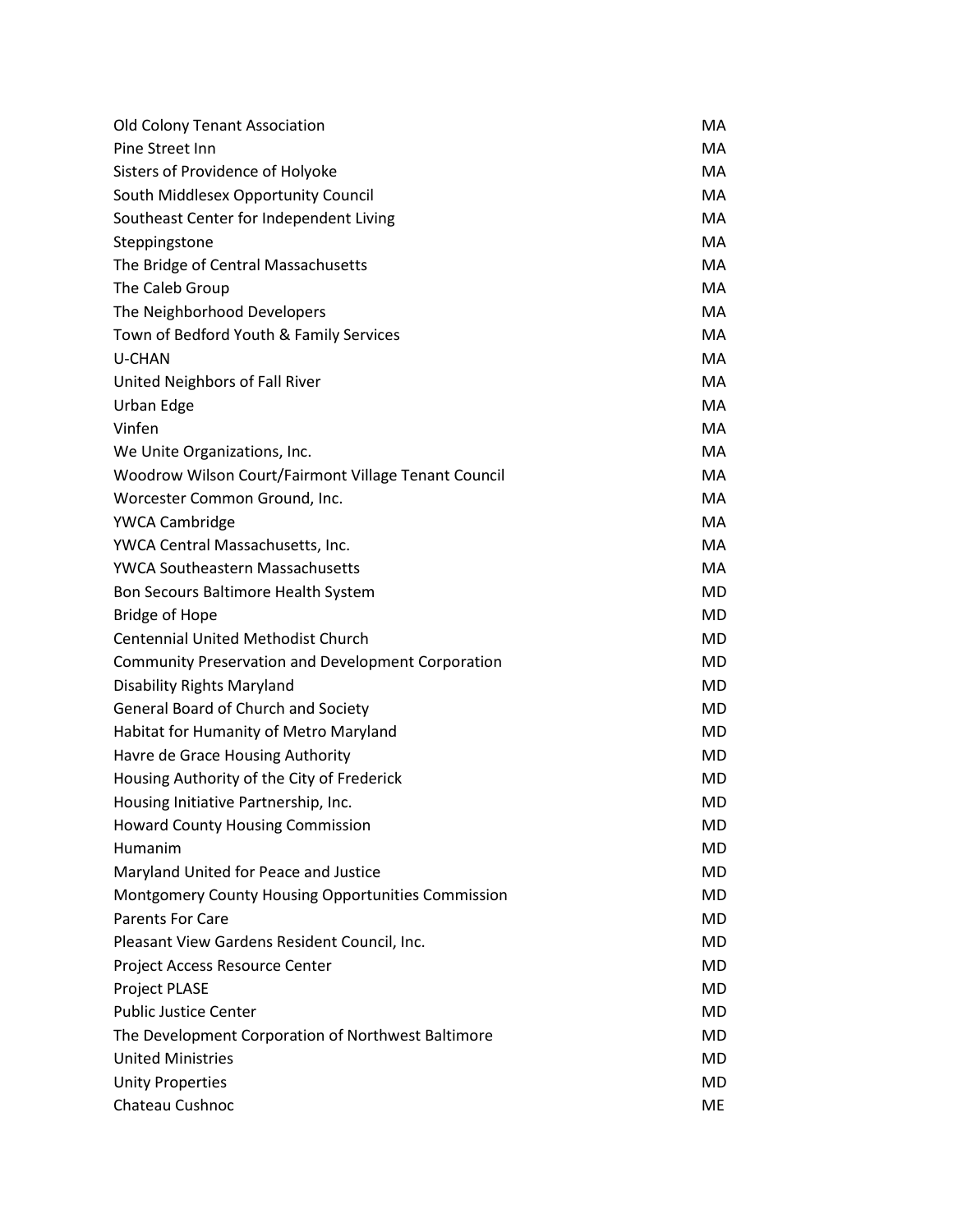| <b>Community Housing of Maine</b>                      | <b>ME</b> |
|--------------------------------------------------------|-----------|
| <b>Cotton Mill Apartments</b>                          | <b>ME</b> |
| D.W. Jones, Inc.                                       | ME        |
| <b>Esther Residence</b>                                | <b>ME</b> |
| <b>Freeport Housing Trust</b>                          | <b>ME</b> |
| Homeless Advocacy for All                              | <b>ME</b> |
| <b>Homeless Voices For Justice</b>                     | <b>ME</b> |
| Maine Equal Justice Partners                           | <b>ME</b> |
| Oak Park Apartments                                    | <b>ME</b> |
| Preservation Management, Inc.                          | <b>ME</b> |
| Raise-Op Housing Cooperative                           | <b>ME</b> |
| The Park Danforth                                      | <b>ME</b> |
| The Pines at Ocean Park                                | <b>ME</b> |
| <b>Westbrook Housing Authority</b>                     | <b>ME</b> |
| Wild River Realty, Inc.                                | <b>ME</b> |
| <b>YWCA of Mount Desert Island</b>                     | <b>ME</b> |
| Aloha Consulting                                       | MI        |
| Ann Arbor Housing Commission                           | MI        |
| <b>Avalon Housing</b>                                  | MI        |
| <b>Berrien HRN</b>                                     | MI        |
| <b>CHS Detroit</b>                                     | MI        |
| City of Grand Haven                                    | MI        |
| City of Grand Haven Neighborhood Housing Services      | MI        |
| Community Economic Development Association of Michigan | MI        |
| Corpus Christi Catholic Church                         | MI        |
| <b>Detroit Block Works</b>                             | MI        |
| Disability Network Northern Michigan                   | MI        |
| <b>DPRA Group</b>                                      | MI        |
| <b>Eastside Community Network</b>                      | MI        |
| <b>EcoWorks</b>                                        | MI        |
| Families On The Move, Inc.                             | MI        |
| Family Promise of Grand Rapids                         | MI        |
| <b>GenesisHOPE</b>                                     | MI        |
| <b>Greenhouse Tenant Council</b>                       | MI        |
| <b>Greenville Housing</b>                              | MI        |
| Habitat for Humanity of Huron Valley                   | MI        |
| Habitat for Humanity of Northeast Michigan             | MI        |
| <b>Home Repair Services</b>                            | MI        |
| Homeless Action Network of Detroit (HAND)              | MI        |
| Housing Services Mid Michigan                          | MI        |
| Interfaith Hospitality Network Washtenaw County        | MI        |
| Iron County Housing Commission                         | MI        |
| Key Bank Community Development Corporation             | MI        |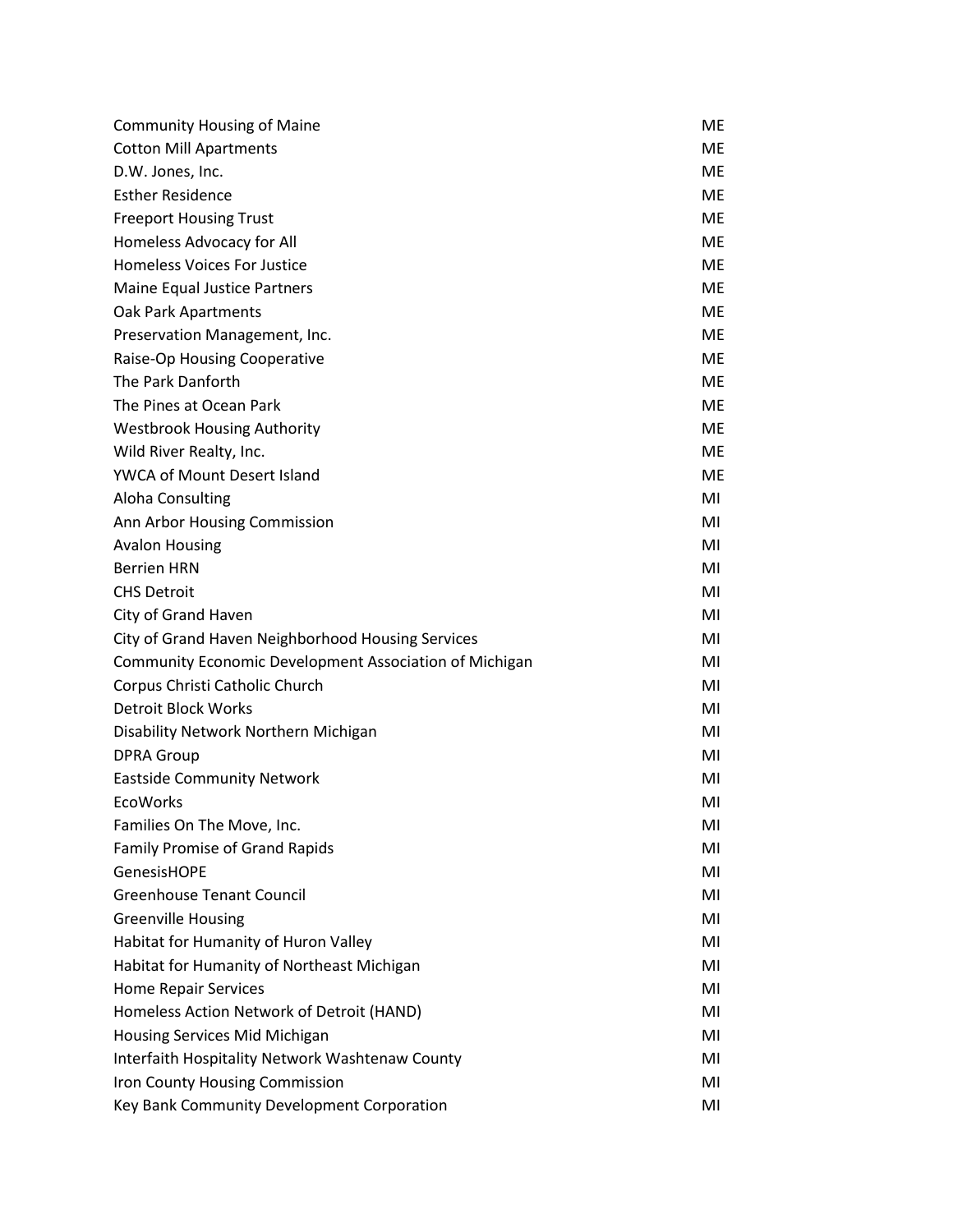| Lakshore Regional Entity                                                | MI        |
|-------------------------------------------------------------------------|-----------|
| LetsDoSomething Detroit                                                 | MI        |
| Mack Avenue Community Church Development Corporation                    | MI        |
| <b>Michigan Coalition Against Homelessness</b>                          | MI        |
| Michigan League for Public Policy                                       | MI        |
| The Arc, Michigan                                                       | MI        |
| <b>Walled Lake Villa</b>                                                | MI        |
| Washtenaw Housing Alliance                                              | MI        |
| CEI Community Mental Health                                             | MI        |
| Alliance Housing, Inc.                                                  | <b>MN</b> |
| Artspace                                                                | <b>MN</b> |
| <b>Benet Place</b>                                                      | MN        |
| Benet Place/Benet Place South                                           | <b>MN</b> |
| <b>Bi-County Community Action Program</b>                               | <b>MN</b> |
| Catholic Charities of St. Paul and Minneapolis                          | <b>MN</b> |
| Central Minnesota Re-Entry Project                                      | <b>MN</b> |
| <b>Churches United for the Homeless</b>                                 | <b>MN</b> |
| City of Mankato, Economic Development Agency                            | <b>MN</b> |
| <b>Clare Housing</b>                                                    | <b>MN</b> |
| <b>CommonBond Communities</b>                                           | MN        |
| Dayton's Bluff Neighborhood Housing Services                            | MN        |
| Evergreen Youth & Family Services                                       | <b>MN</b> |
| <b>HOME Line</b>                                                        | <b>MN</b> |
| Hope House of Saint Croix Valley                                        | <b>MN</b> |
| Housing and Redevelopment Authority of Montevideo                       | <b>MN</b> |
| iMatter Youth Movement                                                  | <b>MN</b> |
| Integrated Community Solutions, Inc.                                    | <b>MN</b> |
| Lutheran Advocacy Minnesota                                             | <b>MN</b> |
| Metropolitan Consortium of Community Developers                         | MN        |
| Metropolitan Interfaith Council on Affordable Housing                   | MN        |
| Minneapolis Highrise Representative Council                             | MN        |
| Minneapolis Urban League                                                | MN        |
| Minnesota AIDS Project                                                  | MN        |
| Minnesota Coalition for the Homeless                                    | MN        |
| Our Spring Lake Store LLC                                               | MN        |
| Partners for Affordable Housing                                         | MN        |
| Project for Pride in Living                                             | MN        |
| Projects Linking Art, Community, & Environment                          | MN        |
| Saint Mary of the Lake Social Justice                                   | MN        |
| Saint Philip's Lutheran Church                                          | MN        |
| <b>Sheridan Ventures</b>                                                | MN        |
| <b>Simpson Housing Services</b>                                         | MN        |
| Southeastern Minnesota Multi-County Housing and Redevelopment Authority | MN        |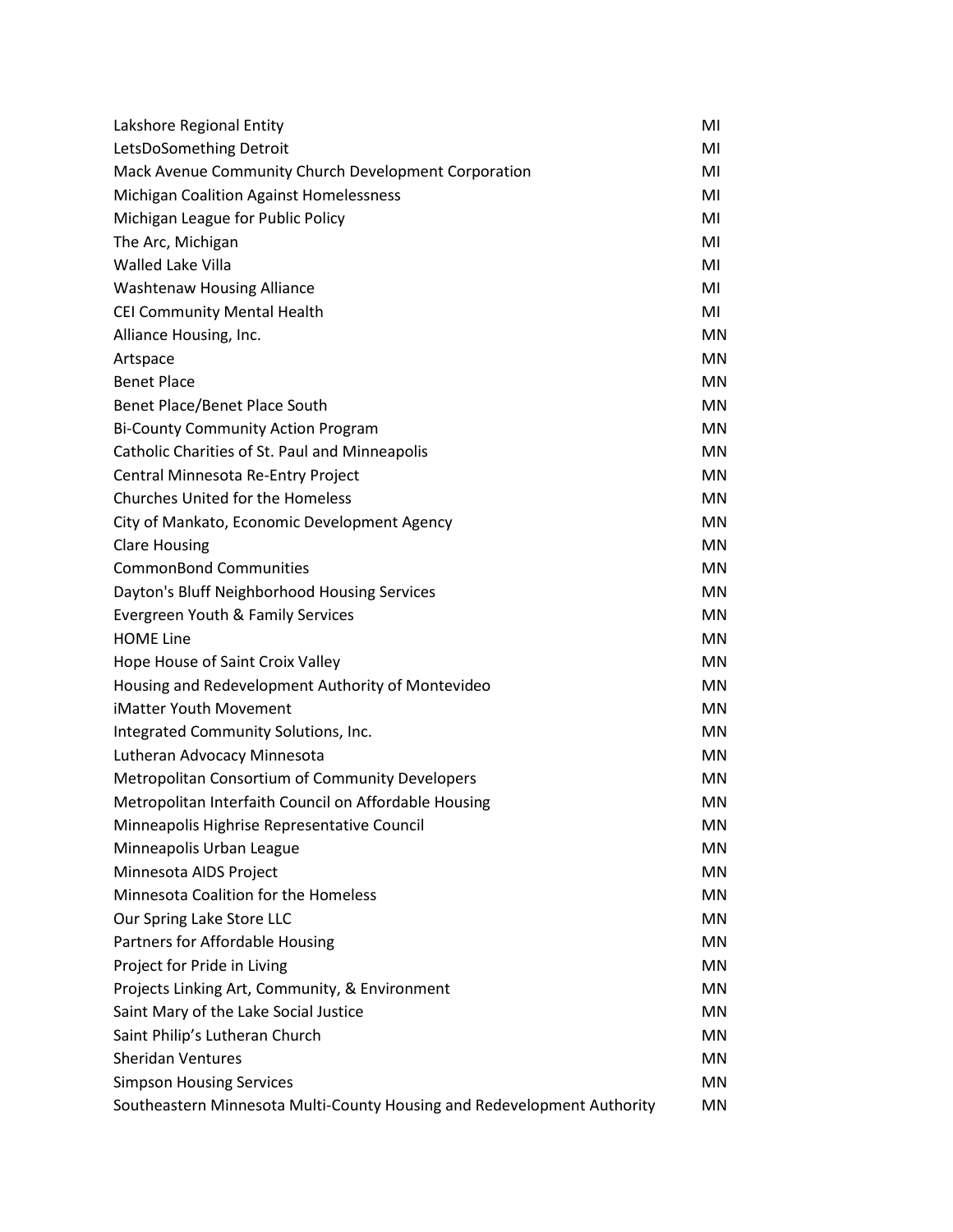| Southwest Minnesota Housing Partnership                                       | <b>MN</b> |
|-------------------------------------------------------------------------------|-----------|
| State of Minnesota, Office to Prevent and End Homelessness                    | <b>MN</b> |
| The Arc, Minnesota                                                            | <b>MN</b> |
| Washington County, Community Development Agency                               | <b>MN</b> |
| <b>Bernie Housing Authority</b>                                               | <b>MO</b> |
| <b>Bethel Greencastle Apartments</b>                                          | <b>MO</b> |
| <b>Beyond Housing</b>                                                         | <b>MO</b> |
| <b>Boonville Housing Authority</b>                                            | <b>MO</b> |
| <b>Brookfield Housing Authority</b>                                           | <b>MO</b> |
| <b>Brunswick Housing Authority</b>                                            | <b>MO</b> |
| <b>Carrollton Housing Authority</b>                                           | <b>MO</b> |
| Caruthersville Housing Authority                                              | <b>MO</b> |
| <b>Charleston Housing Authority</b>                                           | <b>MO</b> |
| City of Kansas City                                                           | <b>MO</b> |
| <b>Clarkton Housing Authority</b>                                             | <b>MO</b> |
| <b>Clinton Housing Authority</b>                                              | <b>MO</b> |
| <b>Columbia Housing Authority</b>                                             | <b>MO</b> |
| <b>Community Builders Network of Metro Saint Louis</b>                        | <b>MO</b> |
| <b>Compass Health Network</b>                                                 | <b>MO</b> |
| <b>Cornerstones of Care</b>                                                   | <b>MO</b> |
| East Missouri Action Agency, Inc.                                             | <b>MO</b> |
| <b>Empower Missouri</b>                                                       | <b>MO</b> |
| <b>Fulton Housing Authority</b>                                               | <b>MO</b> |
| <b>Gideon Housing Authority</b>                                               | <b>MO</b> |
| Greater Kansas City Housing Information Center                                | <b>MO</b> |
| H.A.S. Properties                                                             | <b>MO</b> |
| Habitat for Humanity of Springfield                                           | <b>MO</b> |
| Housing Authority City of Weston                                              | <b>MO</b> |
| Housing Authority of Joplin                                                   | <b>MO</b> |
| Housing Authority of Kansas City                                              | <b>MO</b> |
| Housing Authority of the City of Cardwell                                     | <b>MO</b> |
| Housing Authority of the City of Kirksville                                   | <b>MO</b> |
| Housing Authority of the City of Nevada                                       | <b>MO</b> |
| <b>Illmo Housing Authority</b>                                                | <b>MO</b> |
| Independence Housing Authority                                                | <b>MO</b> |
| Kennett Housing Authority                                                     | <b>MO</b> |
| Lawson Housing Authority                                                      | <b>MO</b> |
| <b>Malden Housing Authority</b>                                               | <b>MO</b> |
| Memphis Housing Authority                                                     | <b>MO</b> |
| Mid Missouri Public Housing Agency                                            | <b>MO</b> |
| National Association of Housing and Redevelopment Officials, Missouri Chapter | <b>MO</b> |
| <b>Noel Housing Authority</b>                                                 | <b>MO</b> |
| North East Community Action Center                                            | <b>MO</b> |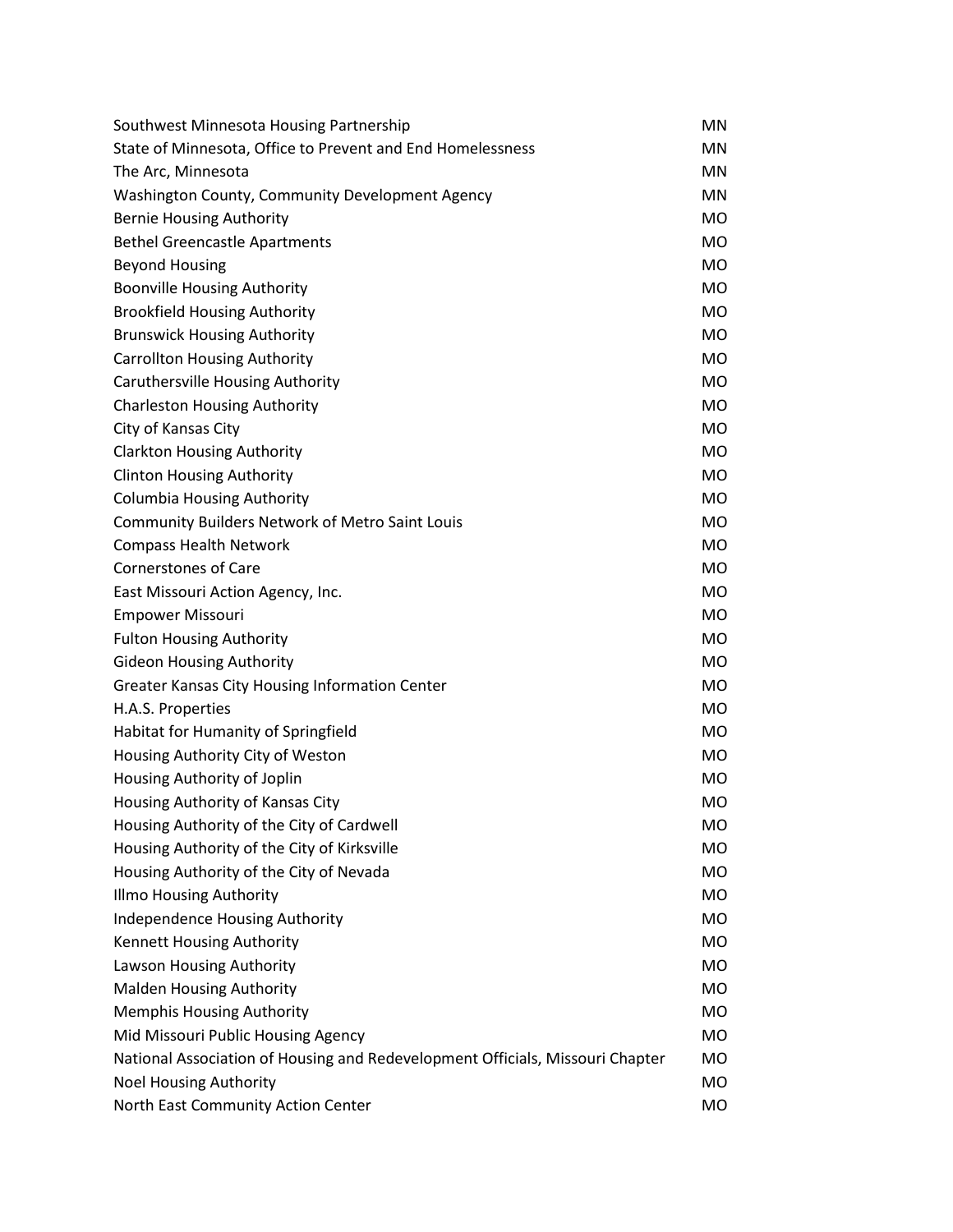| Palate Impressions                                  | MO        |
|-----------------------------------------------------|-----------|
| Pathways                                            | <b>MO</b> |
| Pathways                                            | <b>MO</b> |
| Phoenix Family                                      | <b>MO</b> |
| <b>Richland Housing Authority</b>                   | <b>MO</b> |
| Saint Francois County Community Partnership         | <b>MO</b> |
| Saint Patrick Center                                | <b>MO</b> |
| Sisters of the Most Precious Blood of O'Fallon      | <b>MO</b> |
| Southwest Center for Independent Living             | <b>MO</b> |
| The Salvation Army, Missouri                        | <b>MO</b> |
| The Vecino Group                                    | <b>MO</b> |
| Westward Development, Inc.                          | <b>MO</b> |
| YWCA St. Joseph                                     | <b>MO</b> |
| Habitat for Humanity of the Mississippi Gulf Coast  | <b>MS</b> |
| <b>Hospitality Hub</b>                              | <b>MS</b> |
| <b>Memphis Theological Seminary</b>                 | <b>MS</b> |
| <b>Regional IV Housing Authority</b>                | <b>MS</b> |
| Tunica County Community Development Coalition, Inc. | <b>MS</b> |
| <b>ADAPT Montana</b>                                | MT        |
| Habitat for Humanity of Southwest Montana           | MT        |
| Homeword                                            | MT        |
| Housing Authority of Billings                       | MT        |
| NeighborWorks Great Falls                           | MT        |
| NeighborWorks Montana                               | MT        |
| City of Shelby, Department of Housing               | <b>NC</b> |
| <b>Community Home Trust</b>                         | <b>NC</b> |
| Country Mouse City Rat Farm                         | <b>NC</b> |
| <b>Davidson Housing Coalition</b>                   | <b>NC</b> |
| Down Home North Carolina                            | <b>NC</b> |
| Financial Pathways of the Piedmont                  | <b>NC</b> |
| <b>Gold Standard Living</b>                         | ΝC        |
| Habitat for Humanity of Cabarrus County             | <b>NC</b> |
| Habitat for Humanity of Lincoln County              | <b>NC</b> |
| Habitat for Humanity of Orange County               | <b>NC</b> |
| Habitat for Humanity of the Asheville Area          | <b>NC</b> |
| <b>Helping Homeless to Housing</b>                  | <b>NC</b> |
| InReach, Inc.                                       | <b>NC</b> |
| <b>Marshall Housing Authority</b>                   | <b>NC</b> |
| Newsfrom our Shoes                                  | <b>NC</b> |
| Raleigh Housing Authority                           | <b>NC</b> |
| Reinvestment in Communities of Gaston County, Inc.  | <b>NC</b> |
| <b>Triangle Family Services</b>                     | <b>NC</b> |
| <b>WDT Development</b>                              | <b>NC</b> |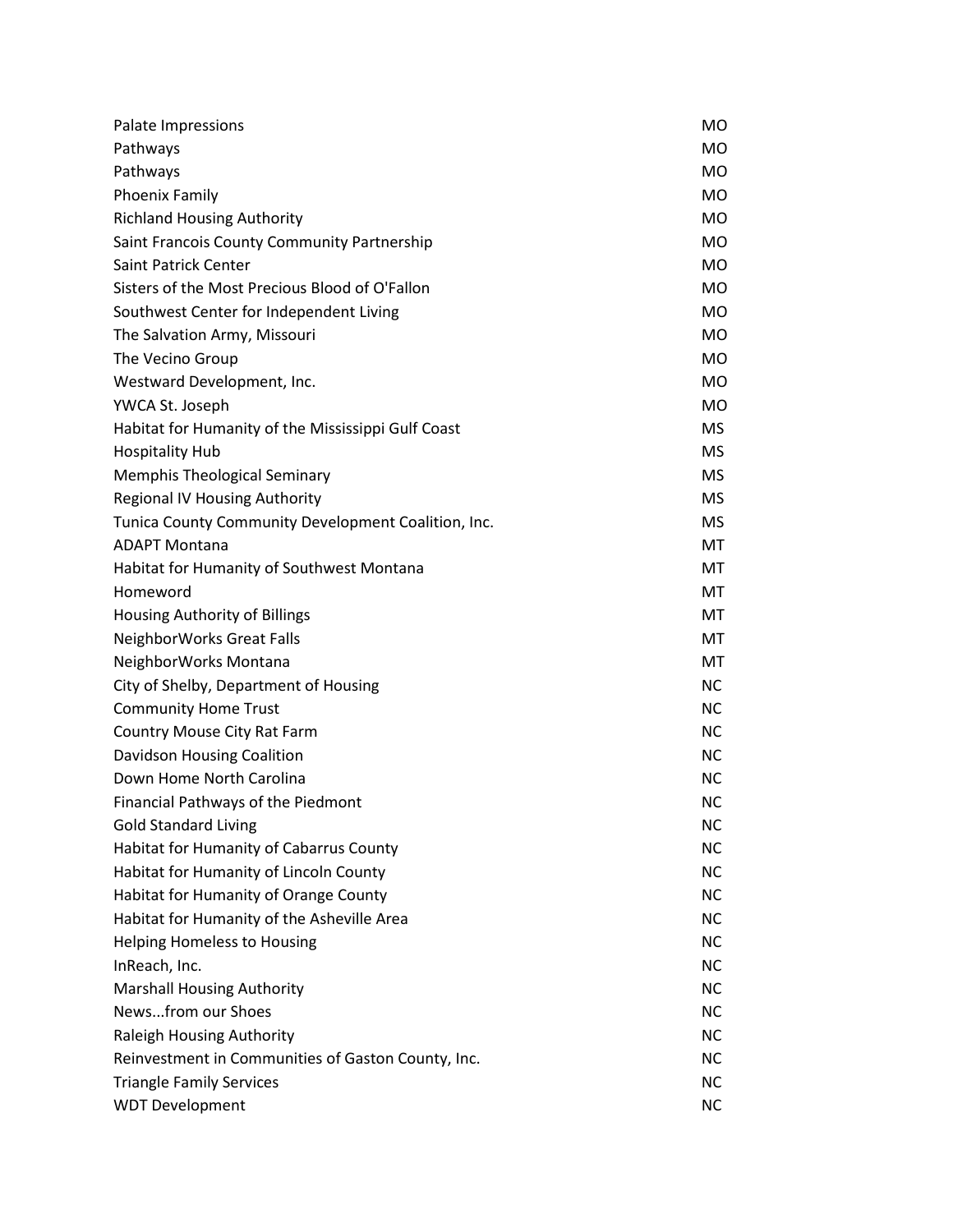| <b>WNC Connects for Cognitive Enhancement Therapy</b>           | <b>NC</b>      |
|-----------------------------------------------------------------|----------------|
| Beyond Shelter, Inc.                                            | ND.            |
| Domestic Violence and Rape Crisis Center                        | ND.            |
| Minot Area Homeless Coalition                                   | ND.            |
| <b>Clay Center Housing Authority</b>                            | <b>NE</b>      |
| <b>Fremont Housing Agency</b>                                   | <b>NE</b>      |
| <b>Hooper Housing Authority</b>                                 | <b>NE</b>      |
| Immanuel                                                        | <b>NE</b>      |
| Nebraska Realtors Association                                   | <b>NE</b>      |
| NeighborWorks Lincoln                                           | <b>NE</b>      |
| <b>Notre Dame Housing</b>                                       | <b>NE</b>      |
| RMD Real Estate Group, LLC                                      | <b>NE</b>      |
| Sisters of Mercy West Midwest Justice Team                      | <b>NE</b>      |
| Together, Inc.                                                  | <b>NE</b>      |
| Affordable Housing, Education and Development (AHEAD), Inc.     | NΗ             |
| New Hampshire Homeless Outreach                                 | NH.            |
| Southwestern Community Services                                 | <b>NH</b>      |
| <b>Affordable Housing Alliance</b>                              | <b>NJ</b>      |
| Alliance for the Betterment of Citizens with Disabilities       | <b>NJ</b>      |
| Cape May County                                                 | N <sub>J</sub> |
| Cara Squared Development                                        | NJ.            |
| <b>Caring Friends</b>                                           | <b>NJ</b>      |
| Coalition of Mental Health Consumer Organizations of New Jersey | <b>NJ</b>      |
| <b>Collaborative Support Programs of New Jersey</b>             | N <sub>J</sub> |
| Coming Home of Middlesex County, Inc.                           | NJ.            |
| Community Hope, Inc.                                            | <b>NJ</b>      |
| Congregation Shomrei Emunah                                     | <b>NJ</b>      |
| <b>Eden Autism Services</b>                                     | NJ.            |
| <b>Greater Newark HUD Tenants Coalition</b>                     | NJ.            |
| Habitat for Humanity of Northern Ocean                          | <b>NJ</b>      |
| Habitat for Humanity of Paterson                                | <b>NJ</b>      |
| <b>HCGA Consulting Partners</b>                                 | NJ             |
| HomeFront                                                       | NJ             |
| Homeless Solutions, Inc.                                        | NJ.            |
| Housing and Community Development Network of New Jersey         | NJ.            |
| <b>HUD Tenants Coalition, New Jersey</b>                        | <b>NJ</b>      |
| Jersey Counseling & Housing Development, Inc.                   | NJ.            |
| Lodi Housing Authority                                          | NJ.            |
| <b>Madison Housing Authority</b>                                | NJ.            |
| <b>Monarch Housing Associates</b>                               | <b>NJ</b>      |
| National Organization for Women of Northern New Jersey          | NJ             |
| New Jersey Association on Correction                            | NJ             |
| New Jersey Community Capital                                    | NJ             |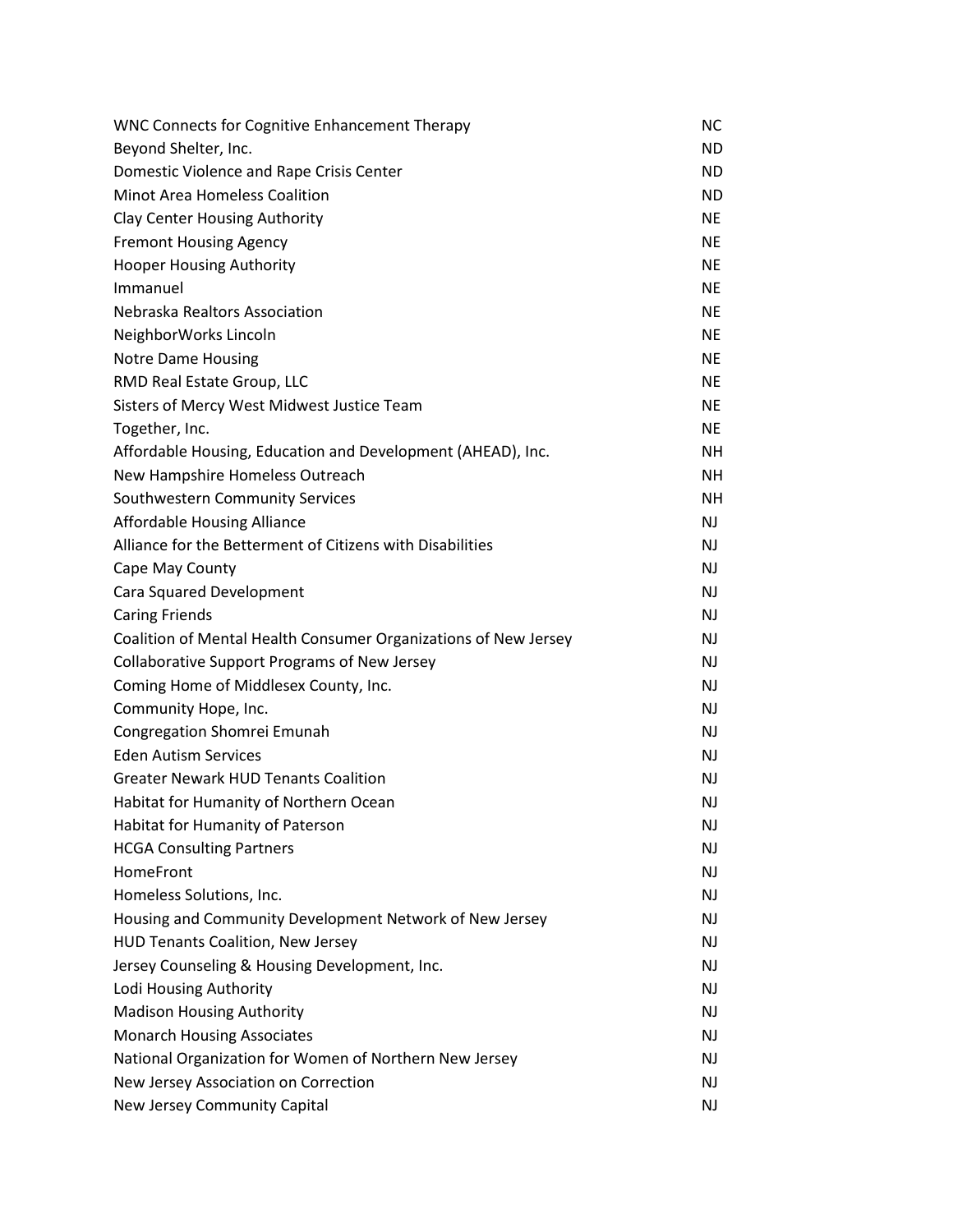| New Jersey Housing Alliance                                 | <b>NJ</b> |
|-------------------------------------------------------------|-----------|
| New Jersey Tenants Organization                             | <b>NJ</b> |
| <b>Princeton Community Housing</b>                          | <b>NJ</b> |
| Reformed Church of Highland Park                            | <b>NJ</b> |
| <b>Retirement Housing Foundation</b>                        | <b>NJ</b> |
| Solutions To End Poverty Soon                               | <b>NJ</b> |
| Supportive Housing Association of New Jersey                | <b>NJ</b> |
| The Arc, New Jersey                                         | <b>NJ</b> |
| Union County Housing Advocacy Team                          | <b>NJ</b> |
| York Street Project                                         | <b>NJ</b> |
| Unified Vailsburg Services Organization                     | <b>NJ</b> |
| El Refugio, Inc.                                            | <b>NM</b> |
| Habitat for Humanity of White Sands                         | <b>NM</b> |
| Housing and Economic Rural Opportunity, Inc.                | <b>NM</b> |
| Lutheran Advocacy Ministry, New Mexico                      | <b>NM</b> |
| <b>Tierra Del Sol Housing Corporation</b>                   | <b>NM</b> |
| Truth or Consequences Public Housing Authority              | <b>NM</b> |
| <b>Compass Health Network</b>                               | <b>NV</b> |
| Nevada HAND                                                 | <b>NV</b> |
| Nevada Homeless Alliance                                    | <b>NV</b> |
| Reno Housing Authority                                      | <b>NV</b> |
| 116th Street Block Association, Inc.                        | <b>NY</b> |
| 334 East 92nd Street Tenant Association                     | <b>NY</b> |
| 92nd Street Y                                               | <b>NY</b> |
| AFSME/AFL-CIO, District Council 37, NYCHA Coalition         | <b>NY</b> |
| AIM Independent Living Center                               | <b>NY</b> |
| Allen Neighborhood Preservation and Development Corporation | <b>NY</b> |
| Arc of Steuben                                              | <b>NY</b> |
| Association for Mental Health and Wellness                  | <b>NY</b> |
| Association for Neighborhood & Housing Development          | <b>NY</b> |
| <b>Barb Lamphere Consulting</b>                             | <b>NY</b> |
| Belmont Housing Resources for Western New York              | NY.       |
| Bronx North City Wide Council of Presidents                 | <b>NY</b> |
| Care for the Homeless                                       | <b>NY</b> |
| Caring for the Homeless of Peekskill, Inc.                  | <b>NY</b> |
| <b>Center for Disability Rights</b>                         | NY.       |
| Center for Independence of the Disabled                     | <b>NY</b> |
| <b>Central Nassau Guidance</b>                              | <b>NY</b> |
| Christ the Redeemer Social Ministry                         | <b>NY</b> |
| Christopher Community Inc.                                  | <b>NY</b> |
| <b>Coalition for the Homeless</b>                           | <b>NY</b> |
| <b>Coalition of NorthEast Associations</b>                  | <b>NY</b> |
| Columba Kavanagh House, Inc.                                | <b>NY</b> |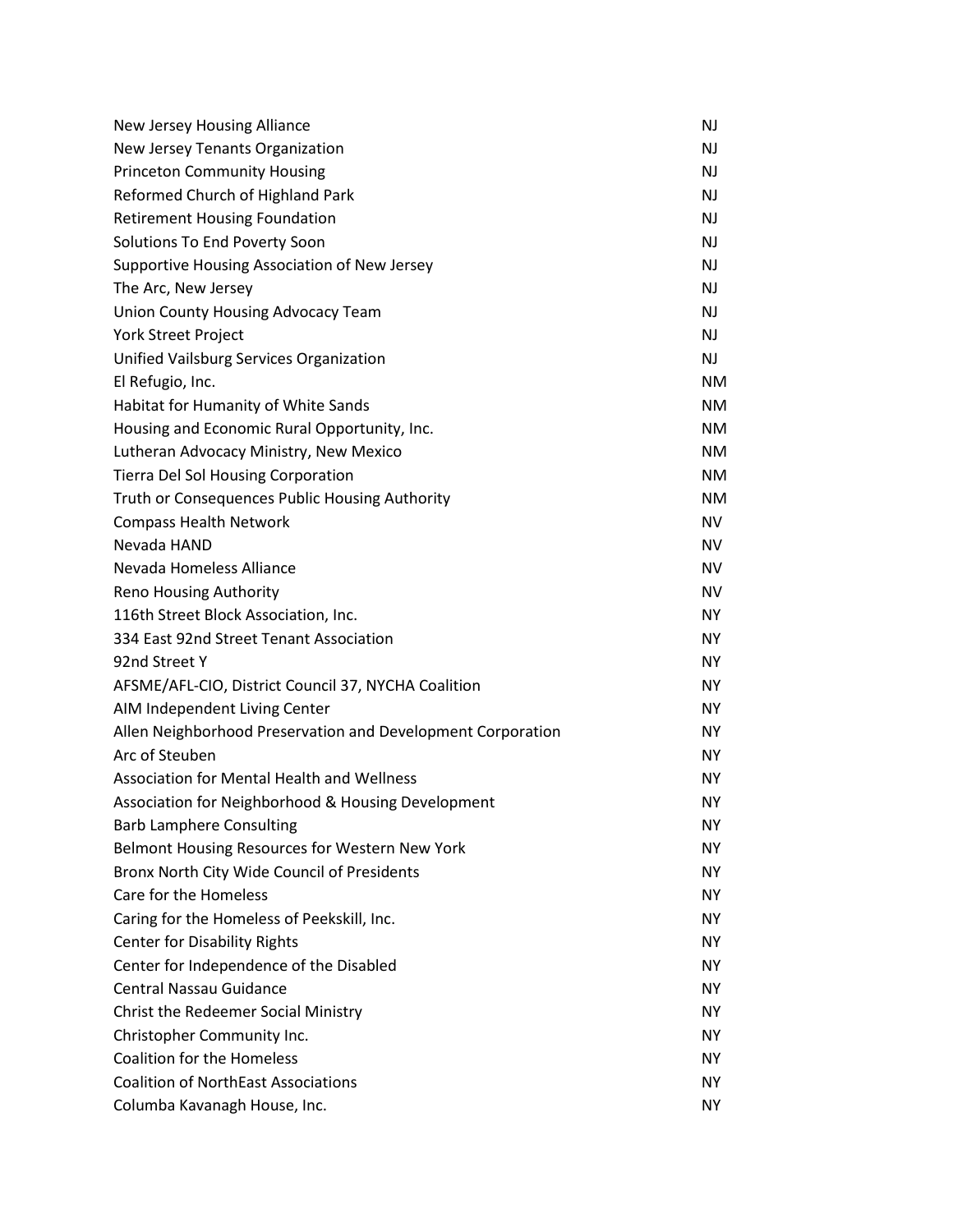| Eastchester Gardens Resident Association                          | <b>NY</b> |
|-------------------------------------------------------------------|-----------|
| <b>Essex County Community Services Board</b>                      | <b>NY</b> |
| Fordham Bedford Housing Corporation                               | <b>NY</b> |
| Friends of the North Country, Inc.                                | <b>NY</b> |
| <b>Geel Community Services</b>                                    | <b>NY</b> |
| Habitat for Humanity of Capital District                          | <b>NY</b> |
| Habitat for Humanity of Tompkins and Cortland Counties            | <b>NY</b> |
| Hands Across Long Island                                          | <b>NY</b> |
| homeBody                                                          | <b>NY</b> |
| Hour Children                                                     | <b>NY</b> |
| Housing and Services, Inc.                                        | <b>NY</b> |
| <b>Housing Visions</b>                                            | <b>NY</b> |
| Human Development Services of Westchester                         | <b>NY</b> |
| Independent Living Center of the Hudson Valley                    | <b>NY</b> |
| Legal Aid Services of Collier County                              | <b>NY</b> |
| <b>Leviticus Fund</b>                                             | <b>NY</b> |
| Local Initiatives Support Corporation, New York City              | <b>NY</b> |
| Long Island Coalition for the Homeless                            | <b>NY</b> |
| Long Island Housing Services, Inc.                                | <b>NY</b> |
| Magnusson Architecture and Planning                               | <b>NY</b> |
| <b>Medgar Evers Tenants Association</b>                           | <b>Ny</b> |
| Mercy Haven                                                       | <b>NY</b> |
| <b>Mobilization for Justice</b>                                   | <b>NY</b> |
| Mohawk Indian Housing Corporation                                 | <b>NY</b> |
| <b>Mount Vernon United Tenants</b>                                | <b>NY</b> |
| National Action Network, Nassau County Chapter                    | <b>NY</b> |
| National Alliance of HUD Tenants, New York                        | <b>NY</b> |
| NEHDA, Inc.                                                       | <b>NY</b> |
| New Destiny Housing Corporation                                   | <b>NY</b> |
| New Ground Inc.                                                   | <b>NY</b> |
| New Light                                                         | ΝY        |
| New York City, Department of Housing Preservation and Development | NY.       |
| New York City, Housing Development Corporation                    | <b>NY</b> |
| New York Democratic County Committee                              | <b>NY</b> |
| New York Housing Conference                                       | NY.       |
| New York State, Office of Alcoholism and Substance Abuse Services | NY.       |
| Newburgh Housing Authority                                        | <b>NY</b> |
| North American Climate, Conservation and Environment              | <b>NY</b> |
| Northern Regional Center for Independent Living                   | NY.       |
| PathStone Corporation                                             | NY.       |
| PH College Prep                                                   | <b>NY</b> |
| Presbyterian Network to End Homelessness                          | NY.       |
| Resource Center for Independent Living                            | NY.       |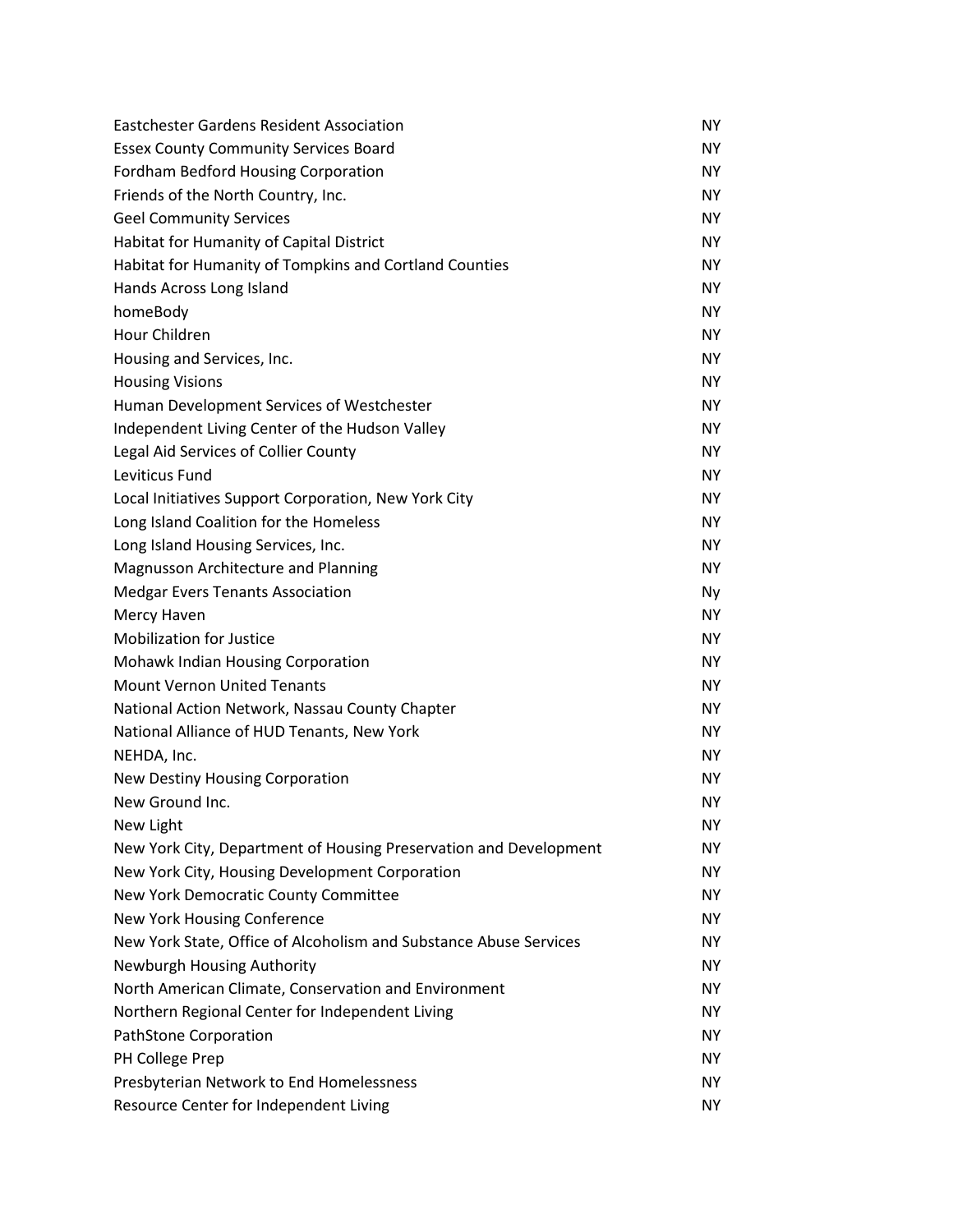| Restoration Society, Inc.                          | <b>NY</b> |
|----------------------------------------------------|-----------|
| <b>Riverhead Housing Development Corporation</b>   | NY.       |
| Rome Clinic                                        | NY.       |
| RUPCO, Inc.                                        | <b>NY</b> |
| <b>Rural Housing Opportunities Corporation</b>     | <b>NY</b> |
| <b>Russ Entertainment</b>                          | <b>NY</b> |
| <b>Rutgers Houses Resident Association</b>         | NY.       |
| SAIL                                               | <b>NY</b> |
| Saint Catherine's Center for Children              | <b>NY</b> |
| Saint Clement Pope Church Food Pantry              | <b>NY</b> |
| Saint Francis Friends of the Poor, Inc.            | NY.       |
| Saint Paul's Center                                | <b>NY</b> |
| Saint Regis Mohawk Tribe                           | <b>NY</b> |
| Salvation Army, Eastern Territory                  | <b>NY</b> |
| Saugerties Public Housing Agency                   | NY.       |
| Self Advocacy Association of New York State        | <b>NY</b> |
| Siena House                                        | <b>NY</b> |
| Snow Belt Housing Company                          | <b>NY</b> |
| South Country Community Land Trust                 | NY.       |
| Strycker's Bay Neighborhood Council                | <b>NY</b> |
| Supportive Housing Network of New York             | <b>NY</b> |
| Teaching & Restoring Youth Inc                     | Ny        |
| <b>Teller Avenue Resident Association</b>          | NY.       |
| <b>Tenants &amp; Neighbors</b>                     | <b>NY</b> |
| <b>Transitional Services Association</b>           | <b>NY</b> |
| <b>Treatment Action Group</b>                      | <b>NY</b> |
| UHAB, Inc.                                         | NY.       |
| United Church Manor                                | NY.       |
| Unity House of Troy, Inc.                          | NY.       |
| <b>University Consultation Center</b>              | <b>NY</b> |
| Urban Architectural Initiatives, RA, PC            | <b>NY</b> |
| Urban Pathways                                     | <b>NY</b> |
| Volunteers of America of Upstate New York          | NY.       |
| Warren Washington Association for Mental Health    | <b>NY</b> |
| Westchester Independent Living Center              | <b>NY</b> |
| Western New York Independent Living, Inc.          | <b>NY</b> |
| Wilder Balter Partners Inc.                        | <b>NY</b> |
| Womankind                                          | <b>NY</b> |
| <b>Wyandanch Community Development Corporation</b> | <b>NY</b> |
| <b>YWCA NorthEastern New York</b>                  | <b>NY</b> |
| <b>YWCA of Binghamton and Broome County</b>        | NY.       |
| <b>YWCA of Rochester and Monroe County</b>         | NY.       |
| <b>YWCA Syracuse</b>                               | NY.       |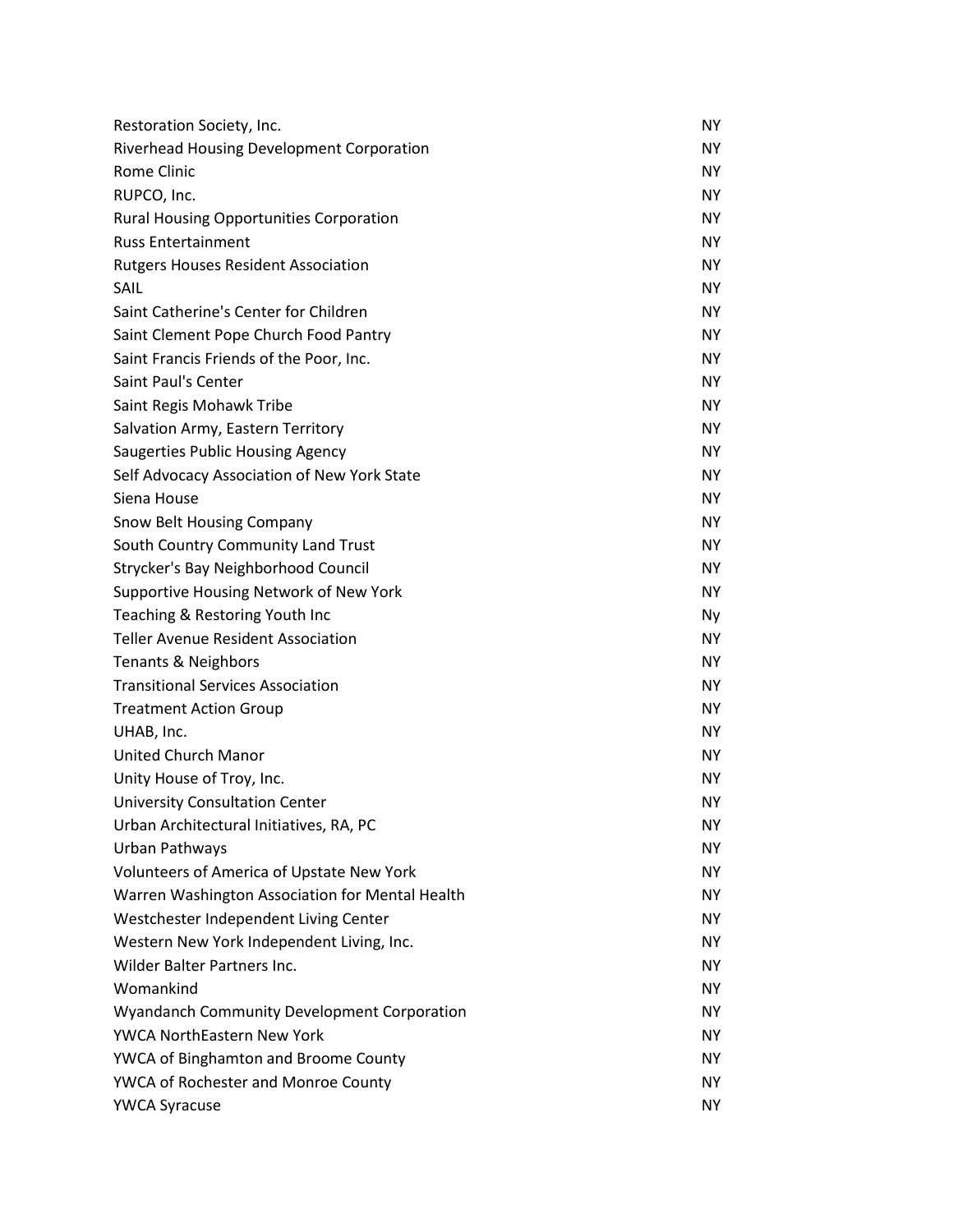| Akron Metropolitan Housing Authority                   | OН        |
|--------------------------------------------------------|-----------|
| All Saints Community                                   | 0H        |
| Asian Services In Action Inc.                          | <b>OH</b> |
| <b>Bethany House Services</b>                          | 0H        |
| Calvary Reformed Church                                | <b>OH</b> |
| City of Kettering                                      | <b>OH</b> |
| City of Lima                                           | <b>OH</b> |
| City of Newark                                         | <b>OH</b> |
| Coalition on Homelessness and Housing in Ohio          | <b>OH</b> |
| <b>Cogswell Hall</b>                                   | <b>OH</b> |
| <b>Community Development</b>                           | <b>OH</b> |
| Community Housing Network, Inc.                        | <b>OH</b> |
| <b>County Corp</b>                                     | <b>OH</b> |
| Detroit Shoreway Community Development Organization    | <b>OH</b> |
| <b>Fxtension</b>                                       | <b>OH</b> |
| <b>Famicos Foundation</b>                              | <b>OH</b> |
| Franklinton Urban Empowerment Lab                      | <b>OH</b> |
| <b>Graceworks Housing Services</b>                     | <b>OH</b> |
| <b>Greater Cleveland Food Bank</b>                     | <b>OH</b> |
| <b>Greene Metro Housing Authority</b>                  | <b>OH</b> |
| Hamilton County Developmental Disabilities Services    | <b>OH</b> |
| Harmony House Homeless Services, Inc.                  | <b>OH</b> |
| <b>Highland County Homeless Shelter</b>                | <b>OH</b> |
| <b>HIT Foundation</b>                                  | <b>OH</b> |
| Home Repair Resource Center                            | <b>OH</b> |
| Homeport                                               | <b>OH</b> |
| <b>ICAN Housing</b>                                    | <b>OH</b> |
| Joseph's Home                                          | OH        |
| Jurisdiction-Wide Resident Advisory Board              | OH        |
| Kno-Ho-Co-Ashland Community Action Commission          | OН        |
| <b>Leading Families Home</b>                           | OН        |
| LeadingAge Ohio                                        | OH        |
| Leighty and Snider, Inc.                               | <b>OH</b> |
| Local Initiatives Support Corporation, Cincinnati      | OH        |
| Madisonville Community Urban Redevelopment Corporation | <b>OH</b> |
| Maryhaven                                              | OH        |
| Maumee Valley Habitat for Humanity                     | OH        |
| May Dugan Center                                       | OH        |
| Metro West Community Development Organization          | <b>OH</b> |
| Metropolitan Area Religious Coalition of Cincinnati    | <b>OH</b> |
| Morrow Metropolitan Housing Authority                  | <b>OH</b> |
| My Neighborhood Alliance                               | OH        |
| Northeast Ohio Coalition for the Homeless              | OH        |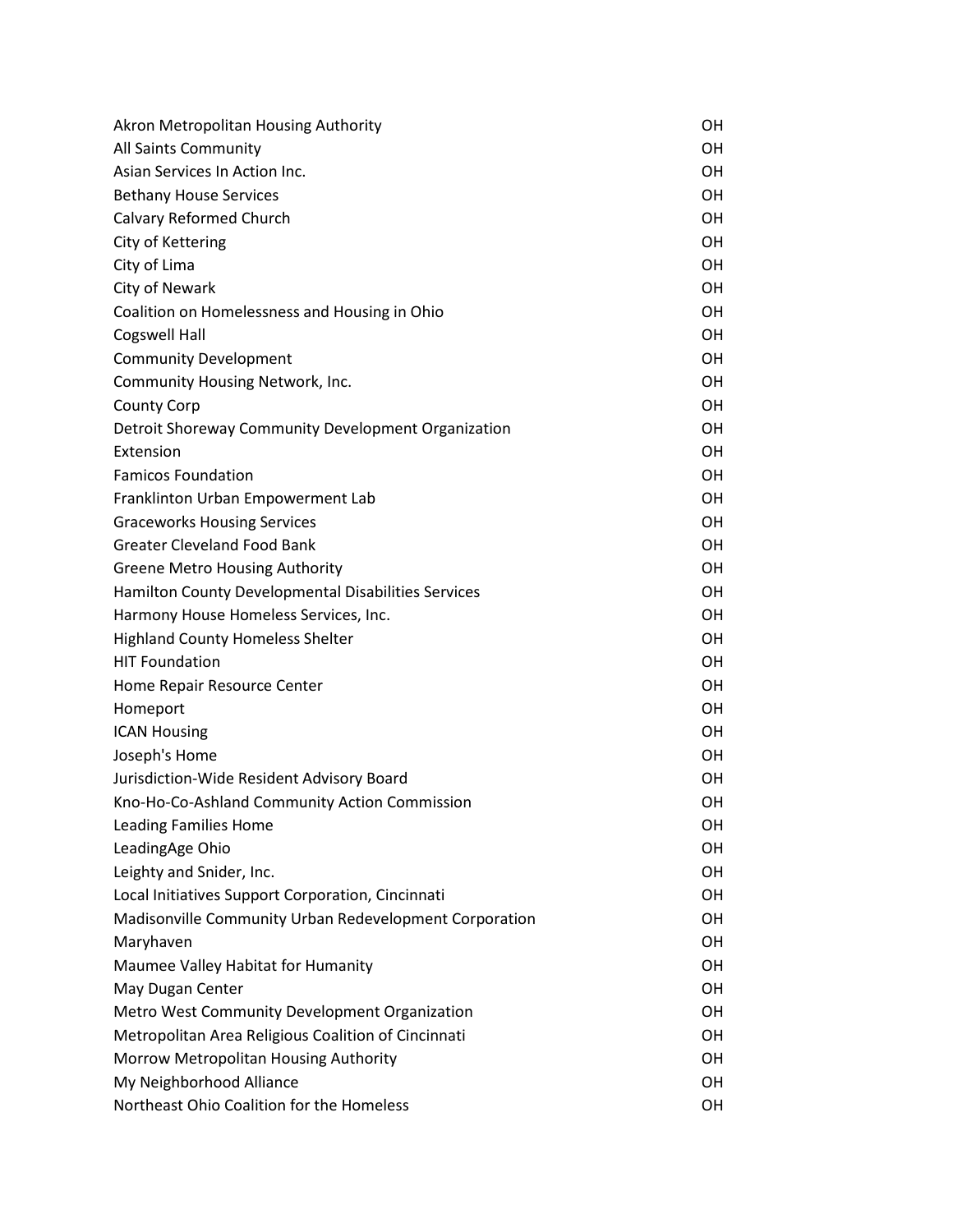| <b>Ohio Community Development Corporation Association</b> | OН        |
|-----------------------------------------------------------|-----------|
| Ohio Healthy Homes Network                                | 0H        |
| Old Stone Church                                          | OH        |
| Otterbein Senior Lifestyle Choices                        | 0H        |
| Parsons Avenue Redevelopment Corporation                  | OH        |
| Price Hill Will                                           | OH        |
| <b>Resident Resources Network</b>                         | OH        |
| Rose Community Capital, LLC                               | 0H        |
| <b>Safeguard Properties</b>                               | OH        |
| Saint Augustine Manor                                     | OH        |
| <b>Santa Maria Community Services</b>                     | OH        |
| The Haven Home                                            | 0H        |
| The Provident Companies                                   | OH        |
| <b>Volunteers of America of Greater Ohio</b>              | OH        |
| <b>Wallick Communities</b>                                | OH        |
| <b>Westland Ecumenical Community Food Pantry</b>          | 0H        |
| XIX Recovery Support Services                             | OH        |
| <b>YWCA Columbus</b>                                      | OH        |
| <b>YWCA Steubenville</b>                                  | OH        |
| <b>McAlester Housing Authority</b>                        | OK        |
| <b>COCAR</b>                                              | OK        |
| Oklahoma Coalition for Affordable Housing                 | OK        |
| CASA of Oregon                                            | <b>OR</b> |
| City of Salem                                             | <b>OR</b> |
| <b>Community Housing Fund</b>                             | 0R        |
| <b>Elders In Action</b>                                   | <b>OR</b> |
| Habitat for Humanity of Willamette West                   | <b>OR</b> |
| <b>HAVEN from Domestic and Sexual Violence</b>            | <b>OR</b> |
| Home Forward, Residential Advisory Committee              | <b>OR</b> |
| Housing Authority of the County of Umatilla               | <b>OR</b> |
| <b>Housing Development Center</b>                         | OR        |
| Innovative Housing                                        | <b>OR</b> |
| <b>Integrated Supports for Living</b>                     | <b>OR</b> |
| Klamath Housing Authority                                 | <b>OR</b> |
| Linn-Benton Housing Authority                             | <b>OR</b> |
| Neighborhood Partnerships                                 | <b>OR</b> |
| NeighborImpact                                            | <b>OR</b> |
| Network for Oregon Affordable Housing                     | <b>OR</b> |
| Northeast Oregon Housing Authority                        | <b>OR</b> |
| Northwest Housing Alternatives                            | <b>OR</b> |
| Northwest Pilot Project                                   | <b>OR</b> |
| <b>Outreach for Veterans</b>                              | OR        |
| <b>REACH Community Development</b>                        | OR        |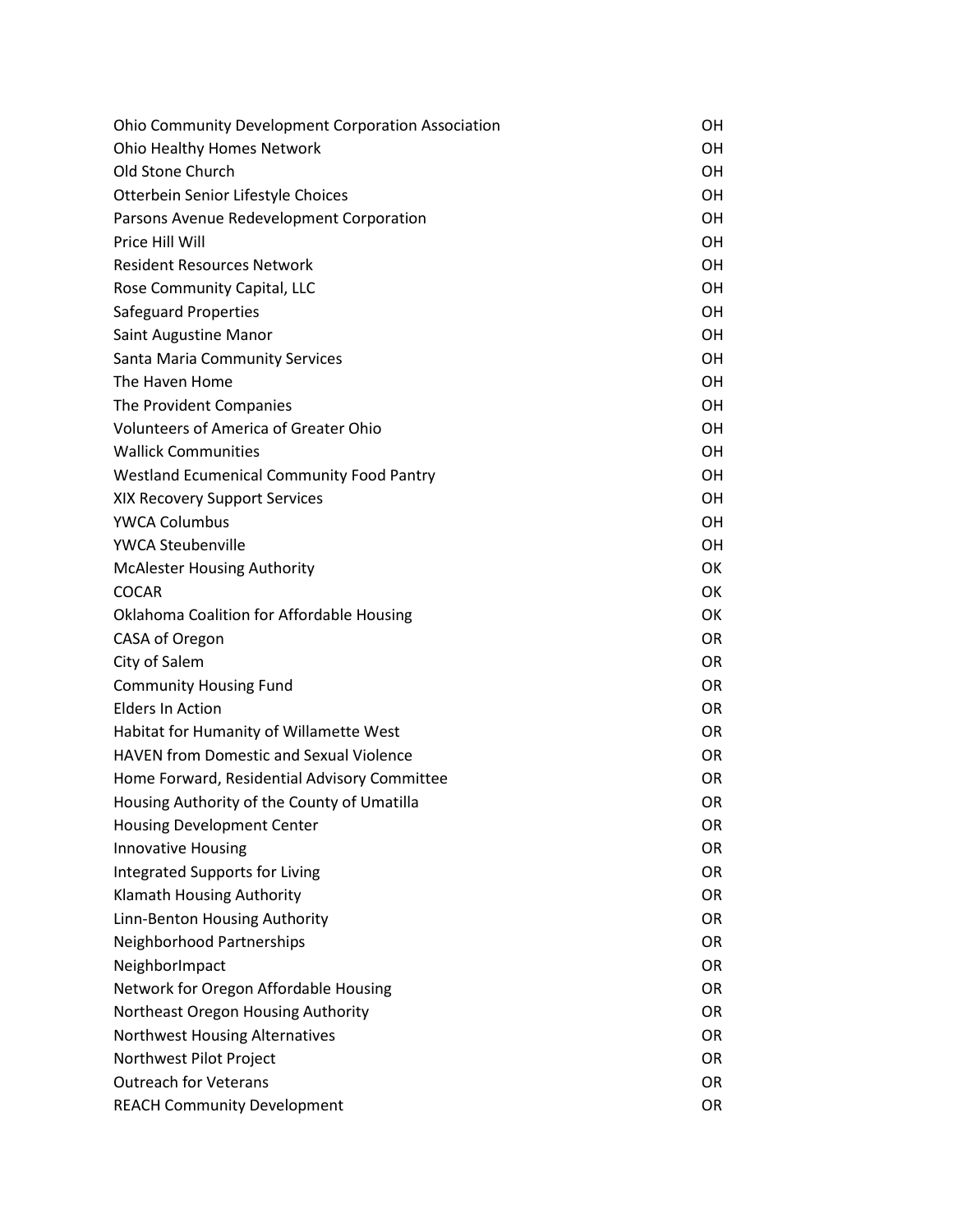| <b>ROSE Community Development Corporation</b>             | <b>OR</b> |
|-----------------------------------------------------------|-----------|
| Saint Vincent de Paul Society of Lane County, Inc.        | <b>OR</b> |
| Sponsors, Inc.                                            | <b>OR</b> |
| <b>Transition Projects</b>                                | <b>OR</b> |
| <b>Umatilla County Housing Authority</b>                  | <b>OR</b> |
| Willamette Neighborhood Housing Services                  | <b>OR</b> |
| Women's International League for Peace & Freedom Portland | <b>OR</b> |
| <b>ACT UP Philadelphia</b>                                | PA        |
| <b>ADAPT Philadelphia</b>                                 | PA        |
| Affordable Housing Centers of Pennsylvania                | PA        |
| Allegheny County Housing Authority                        | PA        |
| Allegheny Valley Association of Churches                  | PA        |
| <b>Allentown Housing Authority</b>                        | PA        |
| <b>Applied Survey Research</b>                            | PA        |
| <b>Berkeley Point Capital</b>                             | PA        |
| <b>Bethlehem Haven</b>                                    | PA        |
| Better Homes, Inc. of Bucks County                        | PA        |
| <b>Bridge of Hope Centre County</b>                       | PA        |
| Bridge of Hope Pennsylvania                               | PA        |
| <b>Bucks County Housing Development Corporation</b>       | PA        |
| <b>Bucks County Women's Advocacy Coalition</b>            | PA        |
| Capital Area Head Start                                   | PA        |
| <b>Chaplains Ministries</b>                               | PA        |
| Chester County, Department of Community Development       | PA        |
| City Council of Philadelphia                              | PA        |
| Community Action Committee of the Lehigh Valley, Inc.     | PA        |
| <b>Community Advocates of Montgomery County</b>           | PA        |
| Community Basics, Inc.                                    | PA        |
| <b>Community Legal Services</b>                           | PA        |
| <b>Dignity Housing</b>                                    | PA        |
| <b>Episcopal Community Services</b>                       | PA        |
| Erie Dawn                                                 | PA        |
| <b>FMB &amp; Associates</b>                               | PA        |
| <b>Glass House</b>                                        | PA        |
| Goodwill of SWPA                                          | PA        |
| <b>HACE</b>                                               | PA        |
| Harold R Berk, Esq.                                       | PA        |
| Housing Alliance of Pennsylvania                          | PA        |
| Housing Authority of the City of Erie                     | PA        |
| <b>Impact Services Corporation</b>                        | PA        |
| Integra Home Counseling, Inc.                             | PA        |
| <b>Just Harvest</b>                                       | PA        |
| Korean Community Development Center                       | PA        |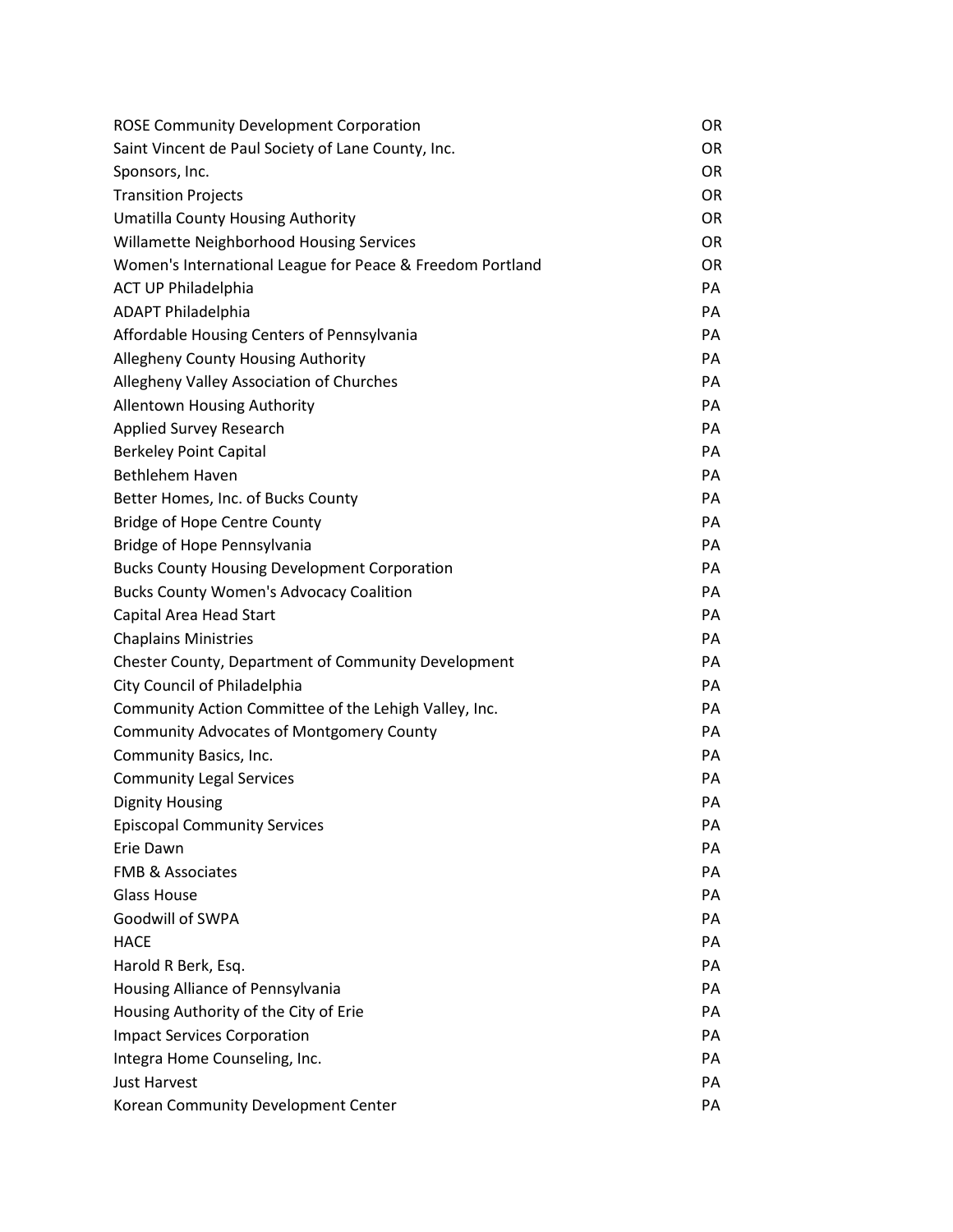| Landless Peoples Alliance                                      | PA        |
|----------------------------------------------------------------|-----------|
| Lawrence County Housing Authority                              | PA        |
| <b>Liberty Resources</b>                                       | PA        |
| Local Initiatives Support Corporation, Philadelphia            | PA        |
| <b>Lutheran Settlement House</b>                               | PA        |
| <b>Maschbert Neighbors</b>                                     | PA        |
| McKean County Redevelopment and Housing Authority              | PA        |
| Mercy Center for Women                                         | PA        |
| <b>Mount Vernon Manor</b>                                      | PA        |
| <b>Nazareth Housing Services</b>                               | PA        |
| <b>New Bethany Ministries</b>                                  | PA        |
| New Kensington Community Development Corporation               | PA        |
| <b>Nuvisions Center</b>                                        | PA        |
| One Pennsylvania                                               | PA        |
| Pathways to Housing                                            | PA        |
| Pennsylvania Association of Housing & Redevelopment Agencies   | PA        |
| Philadelphia Association of Community Development Corporations | PA        |
| Philadelphia Housing Authority                                 | PA        |
| Philadelphia Resident Advisory Board                           | PA        |
| Project Development and Consulting Associates                  | PA        |
| Project HOME                                                   | PA        |
| Public Health Management Corporation/Help Philadelphia         | PA        |
| Real Life Community Church                                     | PA        |
| <b>Seton Center</b>                                            | PA        |
| <b>Shalom House</b>                                            | PA        |
| Southwest Community Development Corporation                    | PA        |
| Sunrise of Philadelphia                                        | PA        |
| The Open Door                                                  | PA        |
| <b>West Powelton</b>                                           | PA        |
| <b>Women's Community Revitalization Project</b>                | PA        |
| <b>YWCA Greater Pittsburgh</b>                                 | PA        |
| Corporacion Desarrollo Economico Vivienda y Salud (CODEVyS)    | <b>PR</b> |
| <b>GR Management</b>                                           | <b>PR</b> |
| PathStone Corporation                                          | <b>PR</b> |
| <b>Retirement Housing Foundation</b>                           | <b>PR</b> |
| <b>CODAC Behavioral Health</b>                                 | <b>RI</b> |
| <b>Rhode Island Housing</b>                                    | RI.       |
| HousingWorks Rhode Island                                      | <b>RI</b> |
| Affordable Housing Coalition of South Carolina                 | <b>SC</b> |
| City of Rock Hill                                              | SC        |
| <b>COGUM Global</b>                                            | SC        |
| Community Works Carolina                                       | SC        |
| Greater Lake City Community Development Corporation            | SC        |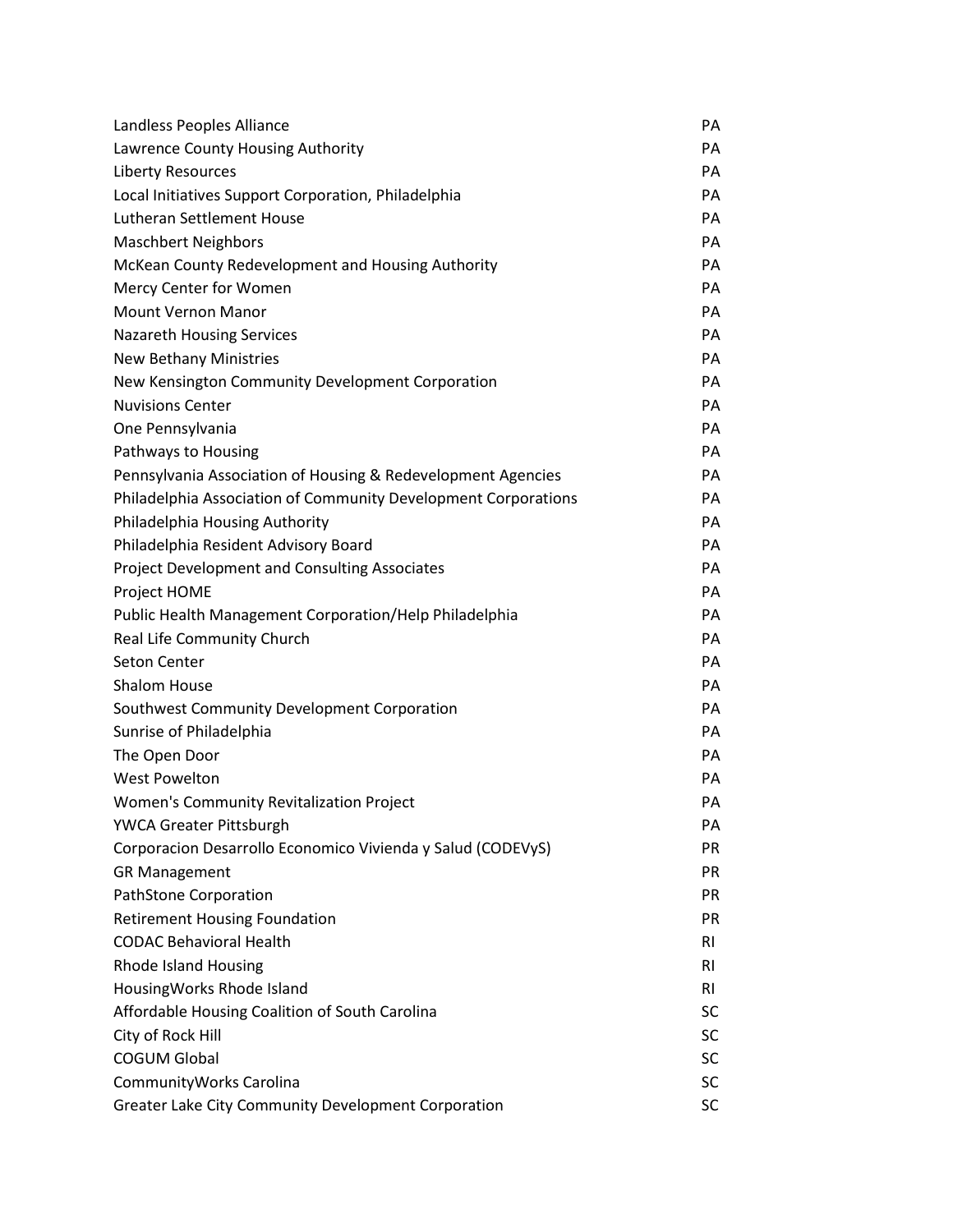| Habitat for Humanity of Anderson County                | SC        |
|--------------------------------------------------------|-----------|
| Koinonia Communities, LLC                              | <b>SC</b> |
| Lee Haven Neighborhood                                 | <b>SC</b> |
| South Carolina Legal Services                          | <b>SC</b> |
| South Carolina UpLift Community Outreach               | <b>SC</b> |
| <b>Sumter County Community Development Corporation</b> | <b>SC</b> |
| <b>Wateree Community Action</b>                        | <b>SC</b> |
| Aberdeen Housing Authority                             | <b>SD</b> |
| Habitat for Humanity of Clay and Yankton Counties      | <b>SD</b> |
| Habitat for Humanity of South Dakota                   | <b>SD</b> |
| <b>ABL Realty Services</b>                             | TN        |
| <b>Alliance Healthcare Services</b>                    | TN        |
| <b>Behavioral Health Initiatives</b>                   | TN        |
| <b>Black Children's Institute of Tennessee</b>         | <b>TN</b> |
| <b>Bolivar Housing Authority</b>                       | TN        |
| <b>Building Memphis</b>                                | TN        |
| Case Management, Inc.                                  | TN        |
| <b>Center for Transforming Communities</b>             | <b>TN</b> |
| City of Knoxville, Community Development Department    | TN        |
| City of Memphis                                        | TN        |
| <b>Community Alliance for the Homeless</b>             | TN        |
| <b>Community Alliance for The Homeless</b>             | <b>TN</b> |
| <b>Community Grassroots</b>                            | TN        |
| Creative Compassion, Inc.                              | TN        |
| <b>Cumberland Presbyterian Church</b>                  | TN        |
| DC Home                                                | <b>TN</b> |
| Door of Hope                                           | TN        |
| <b>Empower Tennessee</b>                               | TN        |
| <b>Family Promise of Memphis</b>                       | TN        |
| <b>Friends For Life Corporation</b>                    | <b>TN</b> |
| Habitat for Humanity of Holston                        | <b>TN</b> |
| Habitat for Humanity of Montgomery County              | TN        |
| <b>Hospitality HUB</b>                                 | TN        |
| Justice Knox                                           | TN        |
| Lowenstein House                                       | TN        |
| <b>MANNA House</b>                                     | TN        |
| MC Home                                                | TN        |
| Memphis Health Center, Inc.                            | TN        |
| <b>Memphis Jewish Housing Development Corporation</b>  | TN        |
| Memphis/Shelby County Healthy Homes Partnership        | TN        |
| Mid-South Peace & Justice Center                       | TN        |
| <b>Midtown Action Coalition</b>                        | TN        |
| Nashville Organized for Action and Hope                | <b>TN</b> |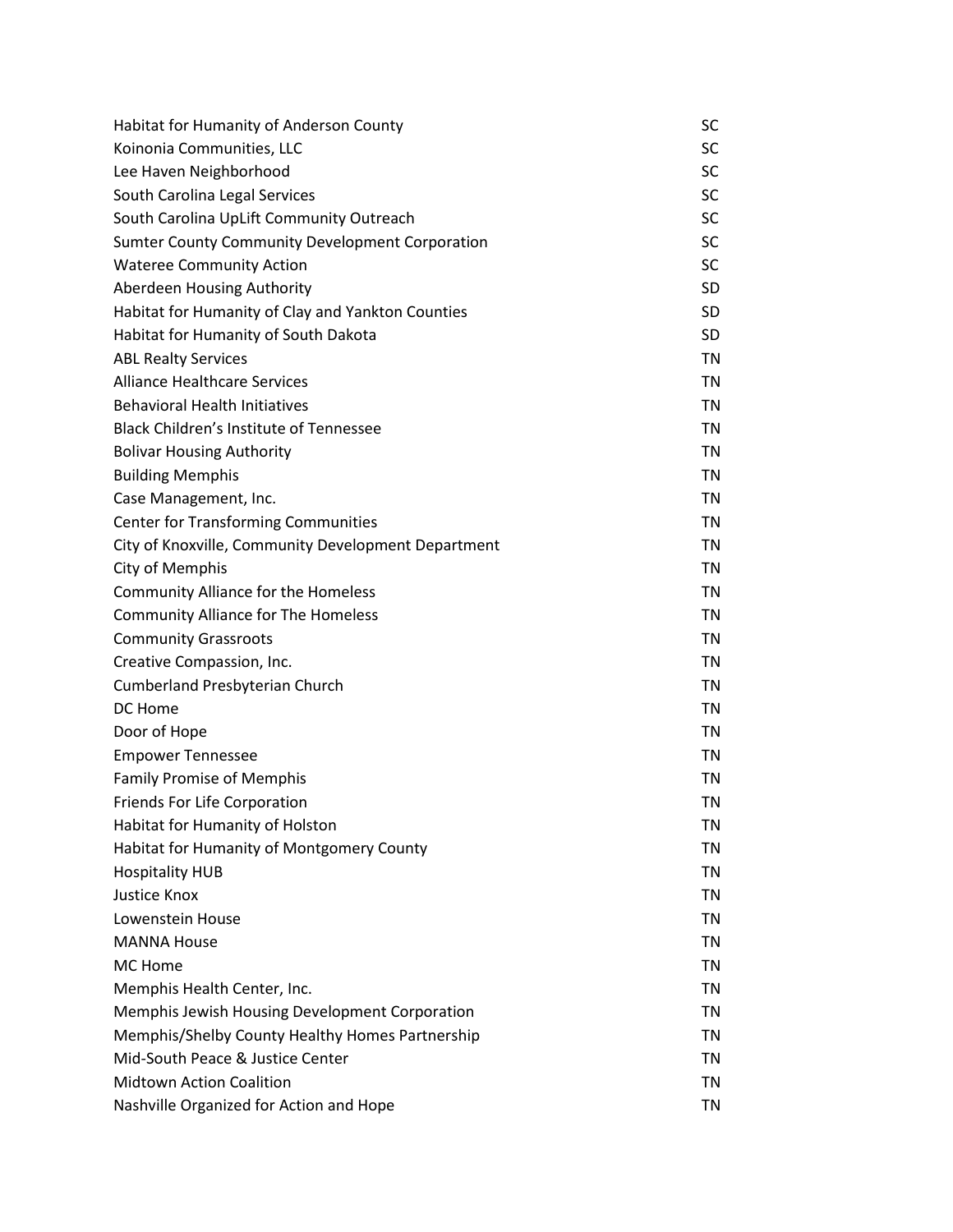| NID-HCA Memphis Delta                                | TN        |
|------------------------------------------------------|-----------|
| Partnership Families, Children, and Adults Service   | TN        |
| <b>Promise Development Corporation</b>               | TN        |
| Room In the Inn                                      | <b>TN</b> |
| Saint Vincent de Paul Society, Tennessee             | TN        |
| <b>Smashed Eats</b>                                  | TN        |
| <b>Sparta Housing Authority</b>                      | TN        |
| The Community Prosperity Tree                        | <b>TN</b> |
| United Housing, Inc.                                 | TN        |
| <b>Urban Strategies</b>                              | <b>TN</b> |
| <b>ADAPT Texas</b>                                   | TX        |
| Affordable Homes of South Texas                      | TX        |
| Arlington Housing Authority                          | TX        |
| <b>ATLC Corporation</b>                              | <b>TX</b> |
| <b>Austin Housing Coalition</b>                      | TX        |
| Avenue                                               | TX        |
| Azle Independent School District                     | TX        |
| <b>Central Texas Housing Consortium</b>              | <b>TX</b> |
| City of Amarillo, Community Development              | TX        |
| City of Beaumont                                     | TX        |
| City of Dallas                                       | TX        |
| City of Garland                                      | <b>TX</b> |
| <b>Citysquare Paris</b>                              | TX        |
| <b>Crowell Housing Authority</b>                     | TX        |
| Dallas City Homes, Inc.                              | TX        |
| Dallas County Home Loan Counseling Center            | <b>TX</b> |
| <b>Education Equals Making Community Connections</b> | TX        |
| Galilee Community Development Corporation            | TX        |
| <b>Grayson County Shelter</b>                        | TX        |
| Habitat for Humanity of Midland County               | TX        |
| Harlingen Community Development Corporation          | TX        |
| House the Homeless Inc.                              | <b>TX</b> |
| Isensee Foundation for Safe Police Response          | TX        |
| La Posada Providencia                                | <b>TX</b> |
| Lamar County Homelessness Coalition                  | <b>TX</b> |
| Mayors' Council of Tarrant County                    | <b>TX</b> |
| National Alliance of HUD Tenants, Texas              | TX        |
| National Alliance on Mental Illness, Austin          | TX        |
| National Alliance on Mental Illness, Greater Houston | TX        |
| National Alliance on Mental Illness, Texas           | <b>TX</b> |
| PV Community Development Corporation                 | TX        |
| <b>Retirement Housing Foundation</b>                 | <b>TX</b> |
| Rockhaven Ministries, Inc.                           | TX        |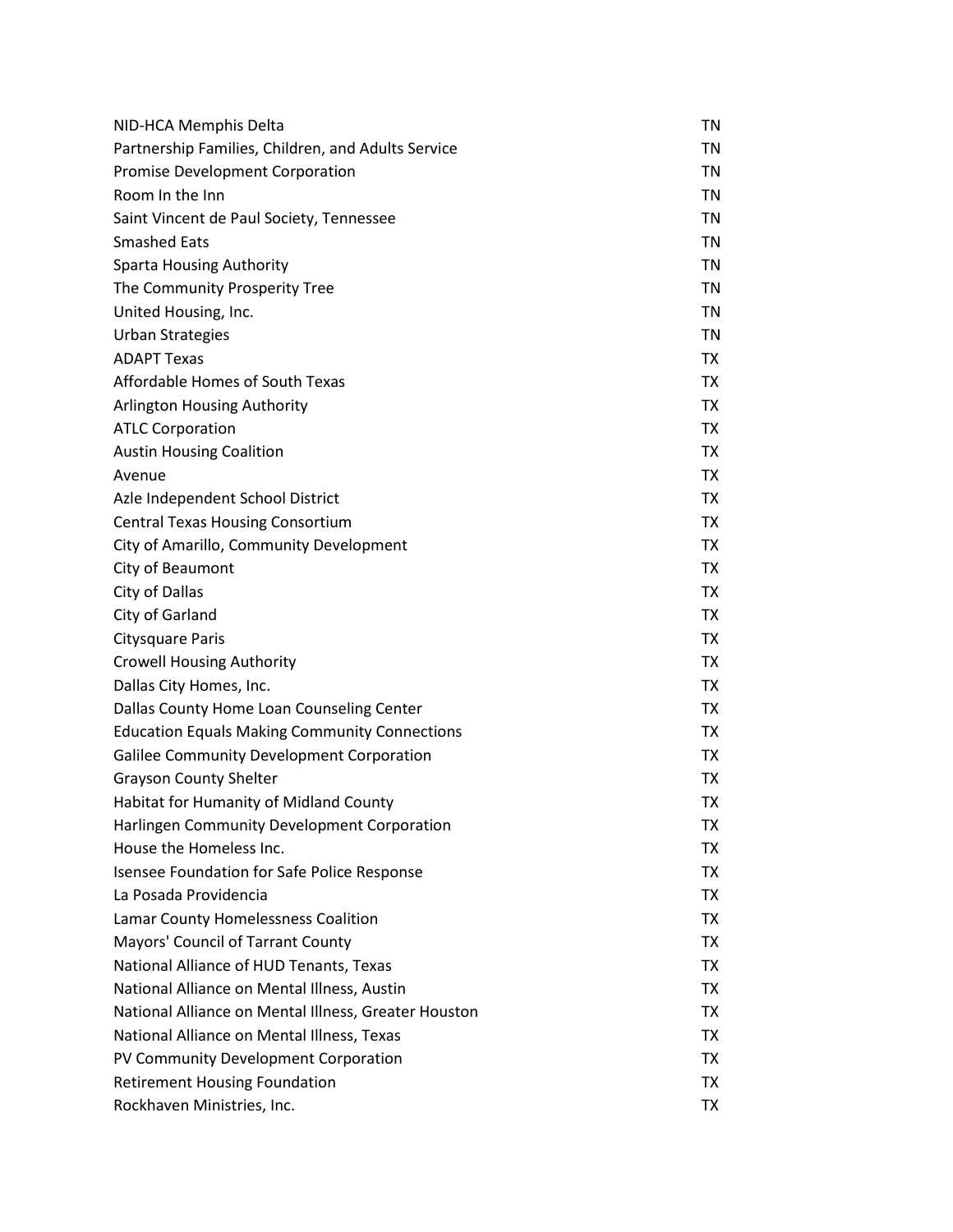| <b>Rowlett Housing Finance Corporation</b>             | <b>TX</b> |
|--------------------------------------------------------|-----------|
| SafeHaven of Tarrant County                            | TX        |
| San Antonio Housing Authority                          | TX        |
| San Antonio Independent Living Services                | TX        |
| <b>SEARCH Homeless Services</b>                        | TX        |
| SEED, Inc.                                             | TX        |
| SouthFair Community Development Corporation            | <b>TX</b> |
| Step by Step                                           | TX        |
| Tellurian                                              | TX        |
| Texas Association of Local Housing Finance Agencies    | TX        |
| <b>Texas Homeless Network</b>                          | <b>TX</b> |
| <b>Texas Tenants' Union</b>                            | TX        |
| Texas These Are They                                   | TX        |
| The Family Place                                       | TX        |
| <b>Waco Housing Authority</b>                          | <b>TX</b> |
| Wichita Falls Housing Authority                        | TX        |
| <b>YWCA Greater Austin</b>                             | TX        |
| <b>YWCA Houston</b>                                    | TX        |
| Community Development Corporation of Utah              | UT        |
| <b>Crossroads Urban Center</b>                         | UT        |
| <b>Family Promise Salt Lake</b>                        | UT        |
| Housing Authority of the County of Salt Lake           | UT        |
| Kier Property Management & Real Estate, LLC            | UT        |
| <b>Utah Housing Coalition</b>                          | UT        |
| YWCA Utah                                              | UT        |
| <b>Better Housing Coalition</b>                        | VA        |
| <b>Bristol Redevelopment &amp; Housing Authority</b>   | VA        |
| Campaign for Housing and Civic Engagement Virginia     | VA        |
| City of Danville                                       | VA        |
| <b>Commonwealth Catholic Charities</b>                 | VA        |
| Cross and Bars                                         | VA        |
| Fairfax/Falls Church Community Services Board          | VA        |
| Habitat for Humanity of Greater Charlottesville        | VA        |
| Habitat for Humanity of Northern Virginia              | VA        |
| Habitat for Humanity of Washington County              | VA        |
| HOPE, Inc.                                             | VA        |
| Housing Opportunities Made Equal of Virginia           | VA        |
| Independence Empowerment Center                        | VA        |
| Local Initiatives Support Corporation, Virginia        | VA        |
| Meadowbridge Seventh-Day Adventist Church              | VA        |
| Mid-Atlantic Affordable Housing Management Association | VA        |
| NAACP, Prince William                                  | VA        |
| <b>NCCCED</b>                                          | VA        |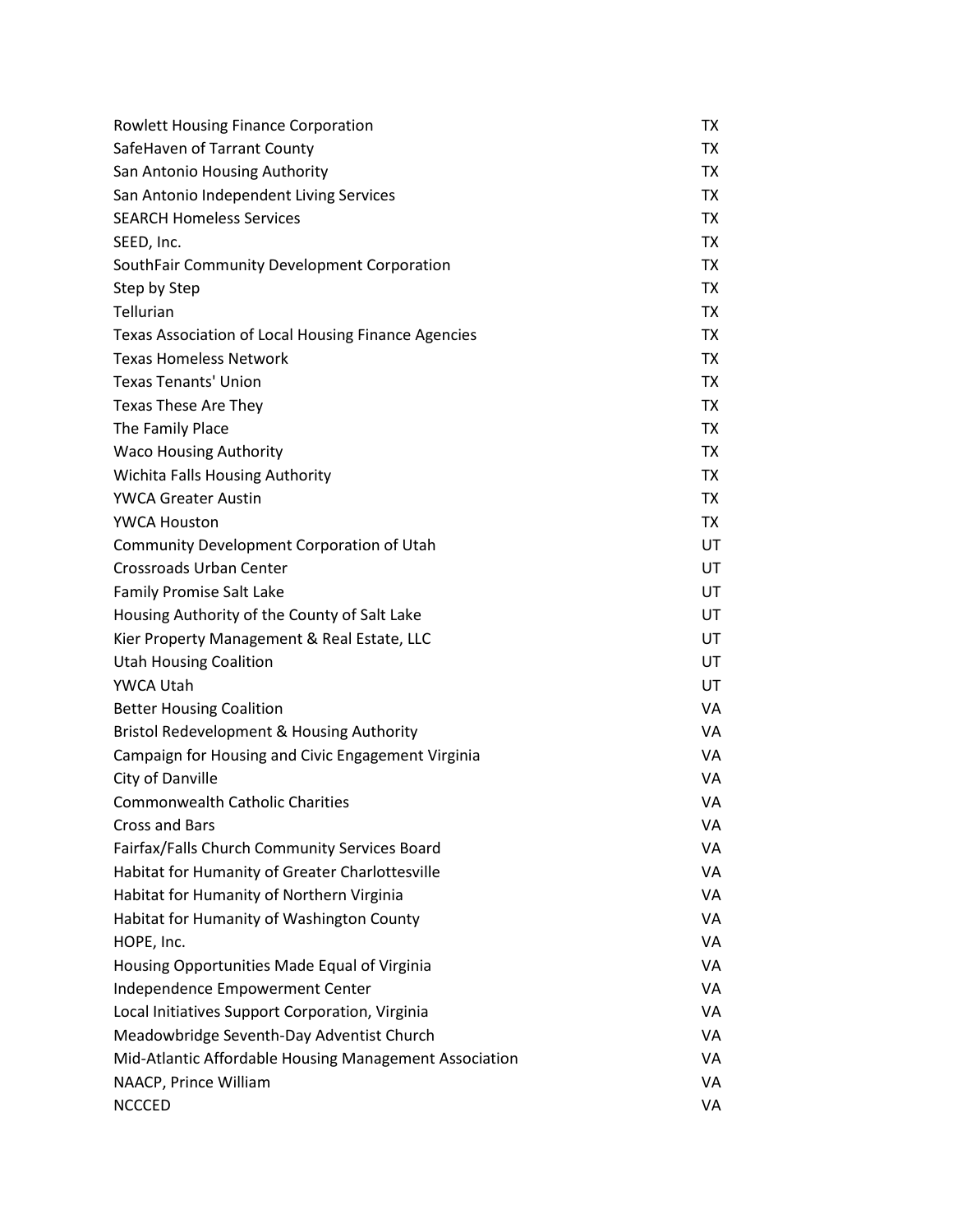| Newport-Mt. Olivet United Methodist Church                 | VA        |
|------------------------------------------------------------|-----------|
| Our Lady Queen of Peace                                    | VA        |
| <b>Piedmont Housing Alliance</b>                           | VA        |
| Social Action Linking Together (SALT)                      | VA        |
| Virginia Housing Alliance                                  | VA        |
| Virginia Poverty Law Center                                | VA        |
| Brattleboro Area Affordable Housing                        | VT        |
| <b>Capstone Community Action</b>                           | VT        |
| Downstreet Housing & Community Development                 | VT        |
| <b>Housing Vermont</b>                                     | VT        |
| Randolph Area Community Development Corporation            | VT        |
| <b>Twin Pines Housing Trust</b>                            | VT        |
| Two Rivers-Ottauquechee Regional Commission                | VT        |
| Vermont Affordable Housing Coalition                       | VT        |
| Vermont Coalition of Runaway and Homeless Youth Programs   | VT        |
| <b>Vermont State Housing Authority</b>                     | VT        |
| <b>Vermont Workers Center</b>                              | VT        |
| <b>Westgate Housing</b>                                    | VT        |
| Youth Services Inc.                                        | VT        |
| <b>Ad-West Realty Services</b>                             | <b>WA</b> |
| Aging and Long Term Care of Eastern Washington             | <b>WA</b> |
| Arc of King County                                         | <b>WA</b> |
| <b>Bellingham Tenants Union</b>                            | <b>WA</b> |
| <b>Capitol Hill Housing</b>                                | <b>WA</b> |
| Catalyst for Positive Change                               | <b>WA</b> |
| <b>Catholic Community Services</b>                         | <b>WA</b> |
| Child Care Resources, Homeless Program                     | <b>WA</b> |
| <b>Clark County Democrats</b>                              | <b>WA</b> |
| <b>Community Action Center</b>                             | <b>WA</b> |
| <b>Community Frameworks</b>                                | <b>WA</b> |
| <b>Compass Housing Alliance</b>                            | <b>WA</b> |
| <b>Emergency Support Shelter</b>                           | <b>WA</b> |
| <b>Everett Housing Authority</b>                           | <b>WA</b> |
| <b>Homeward Bound</b>                                      | <b>WA</b> |
| Housing Authority of Asotin County                         | <b>WA</b> |
| Housing Authority of Sunnyside                             | <b>WA</b> |
| Housing Authority of the City of Pasco and Franklin County | <b>WA</b> |
| Housing Development Consortium of Seattle-King County      | <b>WA</b> |
| Housing Opportunities of Southwest Washington              | <b>WA</b> |
| <b>Imagine Housing</b>                                     | <b>WA</b> |
| Interim Community Development Association                  | <b>WA</b> |
| Key Property Services, Inc.                                | <b>WA</b> |
| <b>Plymouth Housing Group</b>                              | WA        |